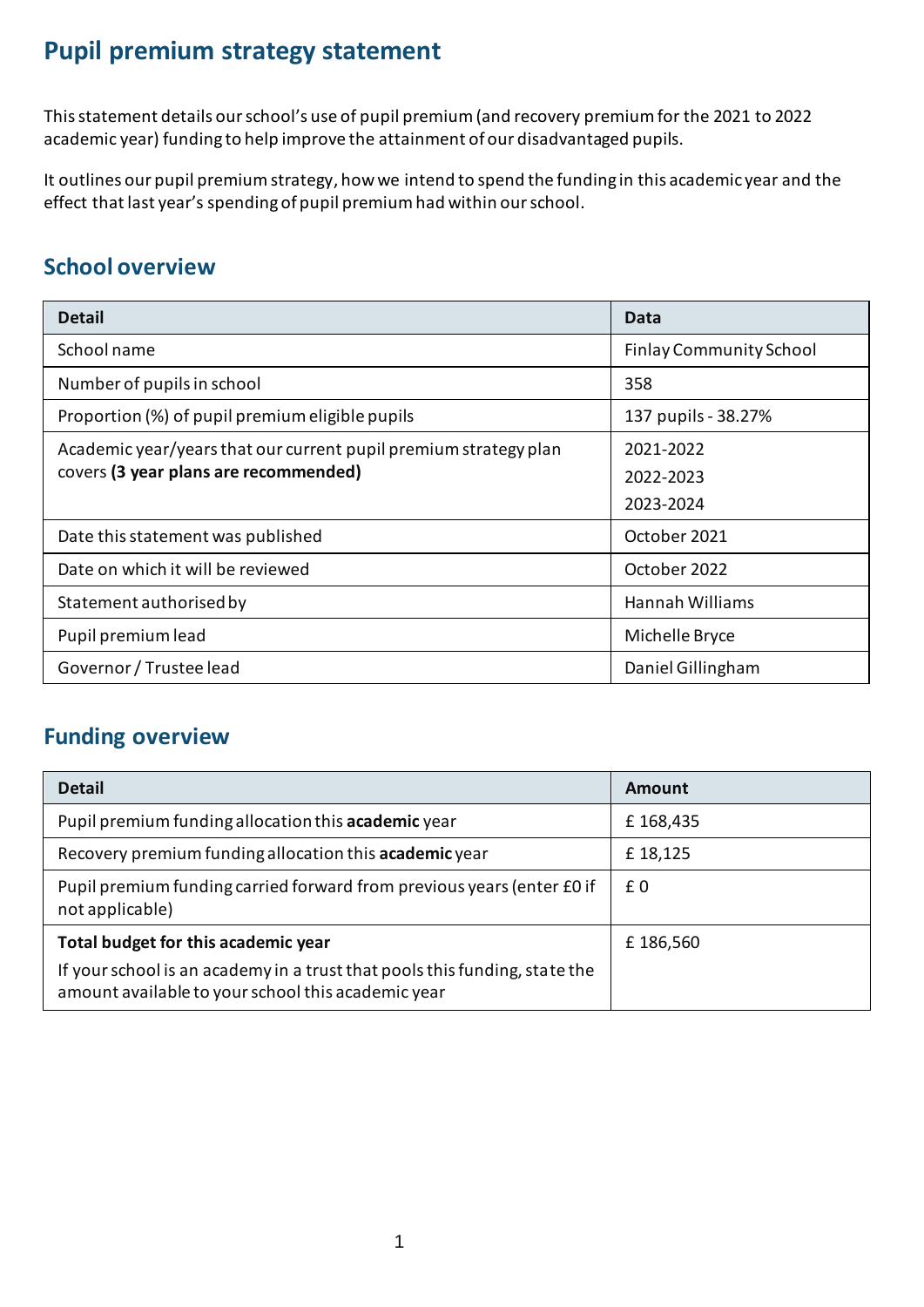# **Part A: Pupil premium strategy plan**

### **Statement of intent**

At Finlay Community School, we target the use of Pupil Premium Grant funding to ensure that our disadvantaged pupils receive the highest quality of education to enable them to become active, socially responsible citizens who thrive in the future. We recognise that disadvantaged children can face a wide range of barriers which may detrimentally impact on their learning.

Our ultimate objectives are to:

- Remove challengesto learning
- Narrow the attainment gap between disadvantaged pupils and their non-disadvantaged counterparts both within school, locally and nationally
- Ensure ALL pupils are able to read fluently and with good understanding to enable them to access the breadth of the curriculum
- Develop confidence in pupils' ability to communicate effectively in a wide range of contexts developing oracy.
- Enable pupils to look after their social and emotional wellbeing and to develop a growth mindset and resilience
- Access a wide range of opportunities to develop their knowledge and understanding of the world
- Enrich children's cultural capital by equipping them with the knowledge, skills and understanding to succeed in wider society, as well as to become life-long learners, who will thrive in the next stage of their education.

Our school context:

- Area of high deprivation IDACI Score: 0.15; IDACI Decile: 5; Index of Multiple Deprivation Rank: 14918
- Whilst the deprivation indicator for the area is average, the pupil base sits in the most deprived quintile with 2/5 of pupils eligible for Free School Meals.
- The majority of pupils are White British, but there are 13 out of a possible 17 ethnic groups with 18.44% with English as an Additional Language.



 The proportion of pupils who have a Special Educational Need is much higher than the national average at 42.84%. The National Average for SEN is 12.6%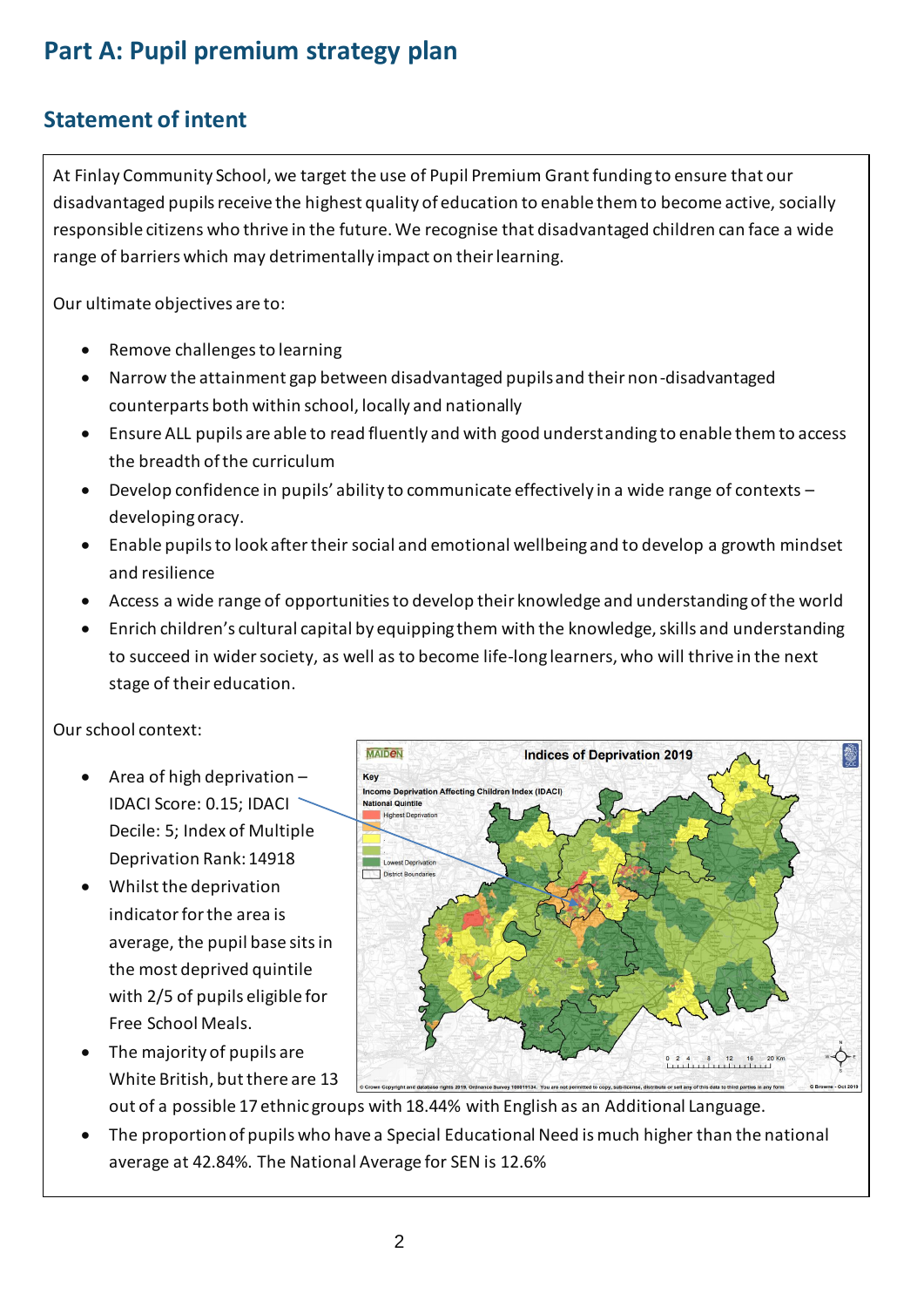Achieving our objectives:

In order to achieve our objectives and overcome identified barriers to learning we will:

- Provide all teachers with high quality CPD to ensure that pupils access effective quality first teaching
- Provide targeted intervention and support to quickly address identified gaps in learning including the use of small group work and one to one tuition
- Target funding to ensure that all pupils have access high quality learning
- Provide opportunities for all pupils to participate in enrichment activities
- Provide appropriate social and emotional support and intervention to enable pupils to access learning within and beyond the classroom
- Ensure there are high quality resources to support teaching and learning

This is not an exhaustive list and strategies will change and develop based on the needs of individuals.

#### Key principles:

We will ensure that effective teaching, learning and assessment meets the needs of all pupils through the rigorous analysis of most recent data. Class teachers along with the SENDCO and Senior Leadership Team, will identify specific intervention and support for individual pupils, which will be reviewed at least termly. Alongside academic support, we will ensure that those pupils who have social, emotional and mental health needs will access high quality provision from appropriately trained adults. Our Family Services manager works with the wider community to reduce barriers to learning.

### **Challenges**

This details the key challenges to achievement that we have identified among our disadvantaged pupils.

| <b>Challenge</b><br>number | <b>Detail of challenge</b>                                                                                                                                                                                                                                                                                                   |  |
|----------------------------|------------------------------------------------------------------------------------------------------------------------------------------------------------------------------------------------------------------------------------------------------------------------------------------------------------------------------|--|
| 1.1                        | Outcomes over time suggest that there are attainment gaps between disadvantaged<br>pupils and their non-disadvantaged peers in Reading. The main challenges are:                                                                                                                                                             |  |
|                            | Decoding, this is particularly evident for the pupils who failed to pass the Y1 PSC.                                                                                                                                                                                                                                         |  |
|                            | Comprehension, in particular inferring and deducing information from a text as<br>well as answering vocabulary related questions.                                                                                                                                                                                            |  |
|                            | • Ensuring that our school exposes children to a language rich environment and<br>broad vocabulary, modelled effectively by all adults in school. This in turn will<br>develop children's understanding of the text they read as well as the vocabulary<br>that they can use in writing.                                     |  |
|                            | We know this due to our ongoing monitoring and assessment cycle. The attainment gap<br>has increased, due to the impact of COVID 19. The engagement of our disadvantaged<br>children was significantly lower than the non-disadvantaged counterparts. We know this<br>due to our robust remote learning monitoring schedule. |  |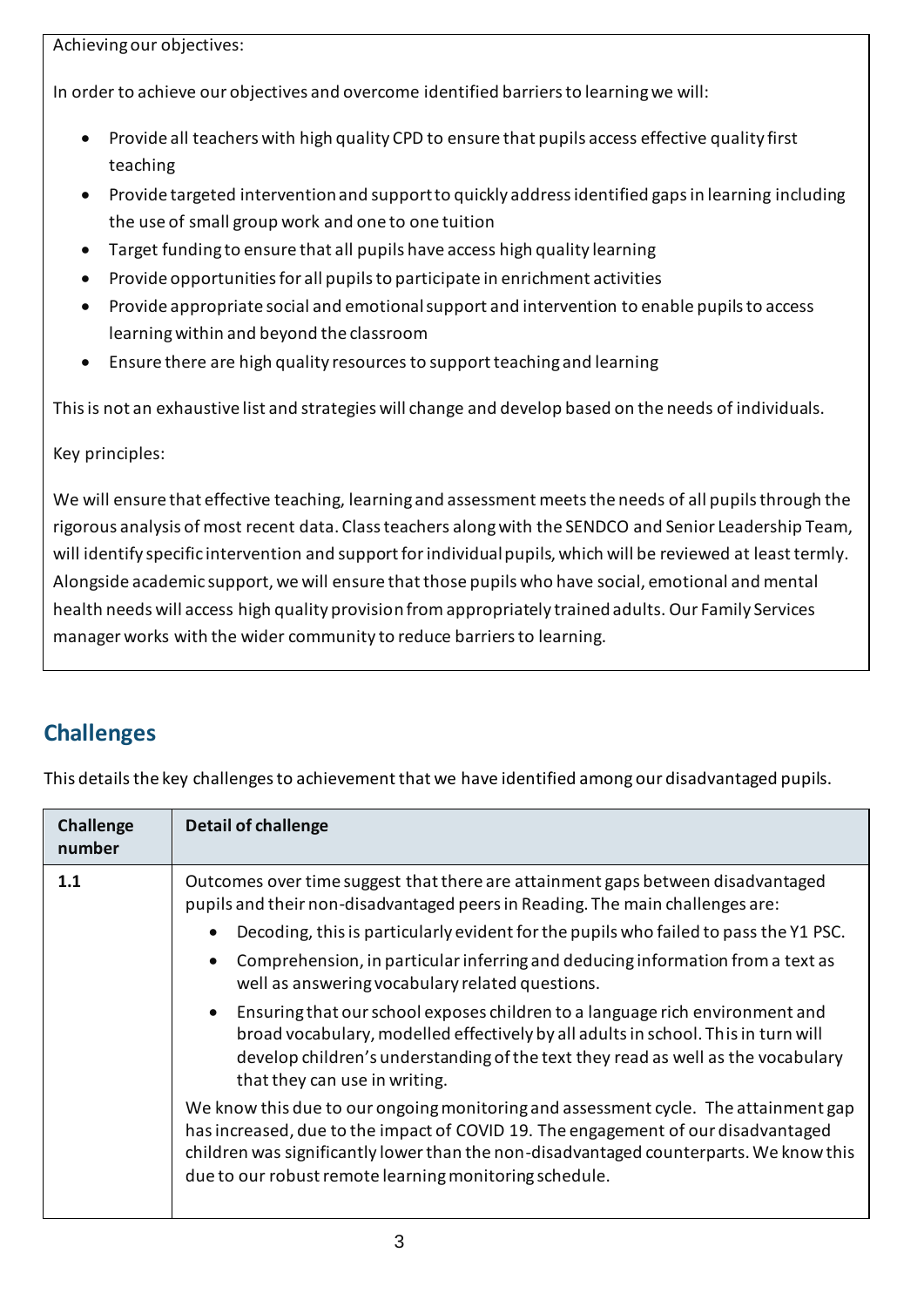| 1.2 | Outcomes over time suggest that there are attainment gaps between disadvantaged<br>pupils and their non-disadvantaged peers in children's phonological awareness. The<br>cause of this is:<br>A lack of a systematic, synthetic phonics programme was not being taught<br>consistently from EYFS onwards.<br>Staff CPD had been limited prior to our new systematic, synthetic phonics<br>programme<br>Parental understanding of our approach to teaching phonics in school had been<br>limited, in the past this made it difficult for them to use the same approaches at<br>home.<br>Reading books in EYFS and Key Stage One, were not fully decodable.<br>We know this due to our ongoing monitoring and assessment cycle. The schools phonic<br>screening data showed us that the number of children passing the PSC was below<br>national average. The attainment gap has increased, due to the impact of COVID 19. The                                                                                 |
|-----|--------------------------------------------------------------------------------------------------------------------------------------------------------------------------------------------------------------------------------------------------------------------------------------------------------------------------------------------------------------------------------------------------------------------------------------------------------------------------------------------------------------------------------------------------------------------------------------------------------------------------------------------------------------------------------------------------------------------------------------------------------------------------------------------------------------------------------------------------------------------------------------------------------------------------------------------------------------------------------------------------------------|
|     | engagement of our disadvantaged children was significantly lower than the non-<br>disadvantaged counterparts. We know this due to our robust remote learning<br>monitoring schedule.                                                                                                                                                                                                                                                                                                                                                                                                                                                                                                                                                                                                                                                                                                                                                                                                                         |
| 1.3 | Maths<br>Outcomes over time suggest that there are attainment gaps between disadvantaged<br>pupils and their non-disadvantaged peers in children's mathematical understanding. The<br>main challenges are:<br>Pupils conceptual understanding of mathematical concepts is not as secure as<br>their procedural understanding.<br>Pupils ability to reason and problem solve is weaker than their fluency.<br>Children's mathematical vocabulary has been limited which in turn has made it<br>difficult for them to explain their understanding fully.<br>Early number sense in EYFS and Key Stage 1 has not been as strong since the<br>COVID - 19 pandemic.<br>We know this due to our ongoing monitoring and assessment cycle. The schools internal<br>data analysis shows that children are confident in fluency, however find reasoning and<br>problem solving more challenging. Our published data shows that the number of<br>children working at the expected standard has declined since 2018/2019. |
| 2   | The schools special educational needs and disability data shows us that a significant<br>number of pupils have Social, emotional and mental health as an identified main area of<br>need. (including the impact of parental mental health) in addition to this some of our<br>Children have experienced Adverse Childhood Experiences (ACES), we know this<br>through our engagement with our community and collaboratively working with other<br>agencies and professionals. This often has a detrimental effect on children's resilience.                                                                                                                                                                                                                                                                                                                                                                                                                                                                  |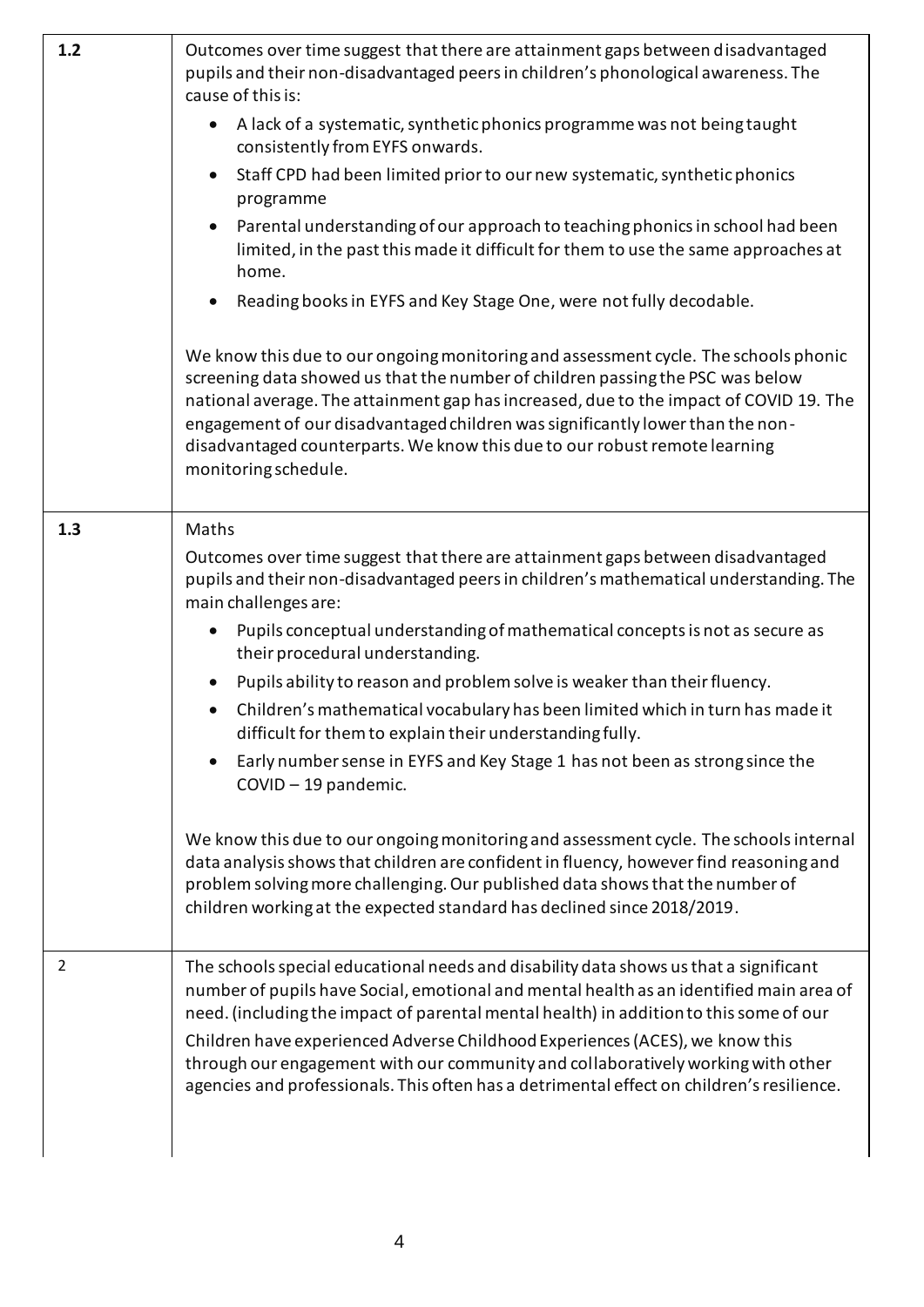| 3 | When children start at Finlay their Speech, language and communication skills (including<br>oracy) are under developed. This is reflected in our baseline assessments. The main<br>challenges are:<br>Ensuring that our EYFS curriculum offers opportunities to develop their oracy<br>skills in a language rich environment, through purposeful play and high quality<br>adult interaction and modelling.<br>The pandemic effected the Early Years provision which was available to children<br>and their families. This meant that the majority of children were unable to<br>interact with other children or adults before they started school.<br>Ensuring that our school exposes children to a language rich environment and<br>broad vocabulary, modelled effectively by all adults in school. This in turn will<br>develop children's understanding of the text they read as well as the vocabulary<br>that they can use in writing. |                                                                                                                                                                                                                                                                                                                                                                                                                          |                      |                            |                     |  |
|---|----------------------------------------------------------------------------------------------------------------------------------------------------------------------------------------------------------------------------------------------------------------------------------------------------------------------------------------------------------------------------------------------------------------------------------------------------------------------------------------------------------------------------------------------------------------------------------------------------------------------------------------------------------------------------------------------------------------------------------------------------------------------------------------------------------------------------------------------------------------------------------------------------------------------------------------------|--------------------------------------------------------------------------------------------------------------------------------------------------------------------------------------------------------------------------------------------------------------------------------------------------------------------------------------------------------------------------------------------------------------------------|----------------------|----------------------------|---------------------|--|
| 4 | learning.<br>19/20<br>20/21<br>Sept $21 - Dec$<br>21                                                                                                                                                                                                                                                                                                                                                                                                                                                                                                                                                                                                                                                                                                                                                                                                                                                                                         | At Finlay Community School, the attendance of our disadvantaged children is below our<br>school target of 95%. We know this because our attendance percentages have<br>decreased year on year. In addition to this, our pupil premium pupils have a higher<br>number of lates than our non-pupil premium pupils. Which in turn results missed<br><b>Attendance</b><br><b>Pupil Premium</b><br>95.62%<br>93.96%<br>92.03% |                      | 96.52%<br>96.37%<br>94.46% | Non - Pupil Premium |  |
|   |                                                                                                                                                                                                                                                                                                                                                                                                                                                                                                                                                                                                                                                                                                                                                                                                                                                                                                                                              |                                                                                                                                                                                                                                                                                                                                                                                                                          | <b>Punctuality</b>   |                            |                     |  |
|   |                                                                                                                                                                                                                                                                                                                                                                                                                                                                                                                                                                                                                                                                                                                                                                                                                                                                                                                                              |                                                                                                                                                                                                                                                                                                                                                                                                                          | <b>Pupil Premium</b> |                            | Non - Pupil Premium |  |
|   | 19/20                                                                                                                                                                                                                                                                                                                                                                                                                                                                                                                                                                                                                                                                                                                                                                                                                                                                                                                                        |                                                                                                                                                                                                                                                                                                                                                                                                                          | 4.23%                |                            | 1.23%               |  |
|   | 20/21                                                                                                                                                                                                                                                                                                                                                                                                                                                                                                                                                                                                                                                                                                                                                                                                                                                                                                                                        |                                                                                                                                                                                                                                                                                                                                                                                                                          | 1.38%                |                            | 0.30 %              |  |
|   | Sept 21 - Dec 21                                                                                                                                                                                                                                                                                                                                                                                                                                                                                                                                                                                                                                                                                                                                                                                                                                                                                                                             |                                                                                                                                                                                                                                                                                                                                                                                                                          | 2.14%                |                            | 0.76%               |  |
| 5 | Parental Support and Engagement isn't consistent for all groups. This is due to the<br>expectations of the new National Curriculum (2014) being significantly more challenging<br>than the previous curriculum. Following our parental survey, a 12.5 % of parents would<br>like more support or felt that they didn't have the appropriate skills, knowledge or<br>confidence to support their children.<br>Our OPS shows that:<br>60.7% of pupils feel that they get the help they need with homework at home<br>compared to the local average of 78.3%.<br>45.9% of pupils report that an adult checks their online activity compared to the<br>local average of 62.8%                                                                                                                                                                                                                                                                    |                                                                                                                                                                                                                                                                                                                                                                                                                          |                      |                            |                     |  |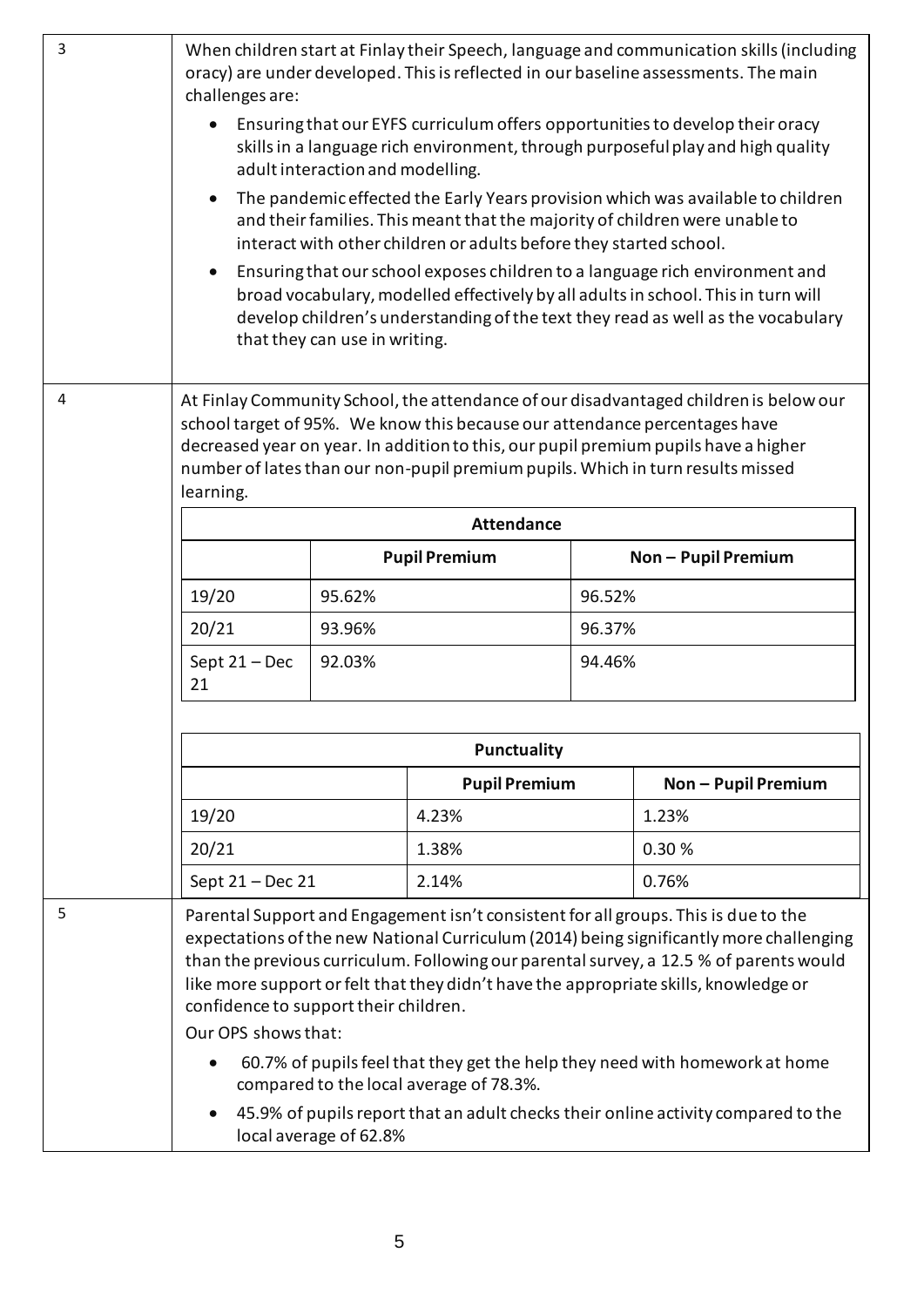| 7 | Health and wellbeing                                                                                                                                                                                                                                                                       |
|---|--------------------------------------------------------------------------------------------------------------------------------------------------------------------------------------------------------------------------------------------------------------------------------------------|
|   | Class teachers report that children's resilience and growth mindset is often a challenge,<br>which can have a negative impact on their progress and attainment. There has been an<br>increase in pupils who have seen a learning mentor for resilience and growth mindset<br>intervention. |
|   | Our OPS has highlighted that:                                                                                                                                                                                                                                                              |
|   | 54.1% of pupils eat healthily at home compared to the local average of 78%                                                                                                                                                                                                                 |
|   | 19.7% of pupils frequently drink sugary drinks compared to the local average of<br>10.1%                                                                                                                                                                                                   |
|   | • 49.2% of pupils have seen a dentist in the last year compared to the local average<br>of 66.3%                                                                                                                                                                                           |
|   | 67.2% of our pupils believe they have someone to help them with their personal<br>issues compared to the local average of 80.2%                                                                                                                                                            |
|   | 13.1% of pupils report that they learn a lot about puberty at school compared to<br>the local average of 36.9%                                                                                                                                                                             |
|   |                                                                                                                                                                                                                                                                                            |

#### **Intended outcomes**

This explains the outcomes we are aiming for **by the end of our current strategy plan**, and how we will measure whether they have been achieved.

|                                                                                   | <b>Intended outcome</b>                                                                                                                                                                                                                                           | <b>Success criteria</b>                                                                                                                                     |
|-----------------------------------------------------------------------------------|-------------------------------------------------------------------------------------------------------------------------------------------------------------------------------------------------------------------------------------------------------------------|-------------------------------------------------------------------------------------------------------------------------------------------------------------|
| 1.1                                                                               | Ensure that attainment gaps between<br>disadvantaged pupils and their non-<br>disadvantaged peers in Reading are                                                                                                                                                  | The percentage of pupil premium pupils achieving the<br>expected standard or above in Reading at the end of KS1 will<br>be in line with, or above National. |
| reduced. Pupils achieve in line with or<br>above the national average.            | The percentage of pupil premium pupils achieving the<br>expected standard or above in Reading, at the end of KS2<br>will be in line with, or above National.                                                                                                      |                                                                                                                                                             |
|                                                                                   |                                                                                                                                                                                                                                                                   | The number of pupil premium pupils achieving the reading<br>ELG at the end of EYFS will be in line with or above National.                                  |
|                                                                                   |                                                                                                                                                                                                                                                                   | Pupil premium pupils will be able to effectively decode, and<br>pass the Y1 PSC.                                                                            |
|                                                                                   | Pupil premium pupils will have the necessary<br>Comprehension skills to be able to effectively deduce and<br>infer information from a text, in particular inferring and<br>deducing information from a text as well as answering<br>vocabulary related questions. |                                                                                                                                                             |
|                                                                                   |                                                                                                                                                                                                                                                                   | Reading will be prioritised to allow children to access the full<br>curriculum offer.                                                                       |
| Ensure that attainment gaps between<br>1.2<br>disadvantaged pupils and their non- |                                                                                                                                                                                                                                                                   | The percentage of pupils passing the PSC will be in line with<br>or above National                                                                          |
|                                                                                   | disadvantaged peers in their phonological<br>awareness are reduced. Pupils achieve in<br>line with or above the national average.                                                                                                                                 | Reading will be prioritised to allow children to access the full<br>curriculum offer.                                                                       |
|                                                                                   |                                                                                                                                                                                                                                                                   | A systematic, synthetic phonics programme will be<br>embedded and used effectively from EYFS onwards.                                                       |
|                                                                                   |                                                                                                                                                                                                                                                                   | Staff will have had effective CPD to enable them to deliver<br>our systematic, synthetic phonics programme                                                  |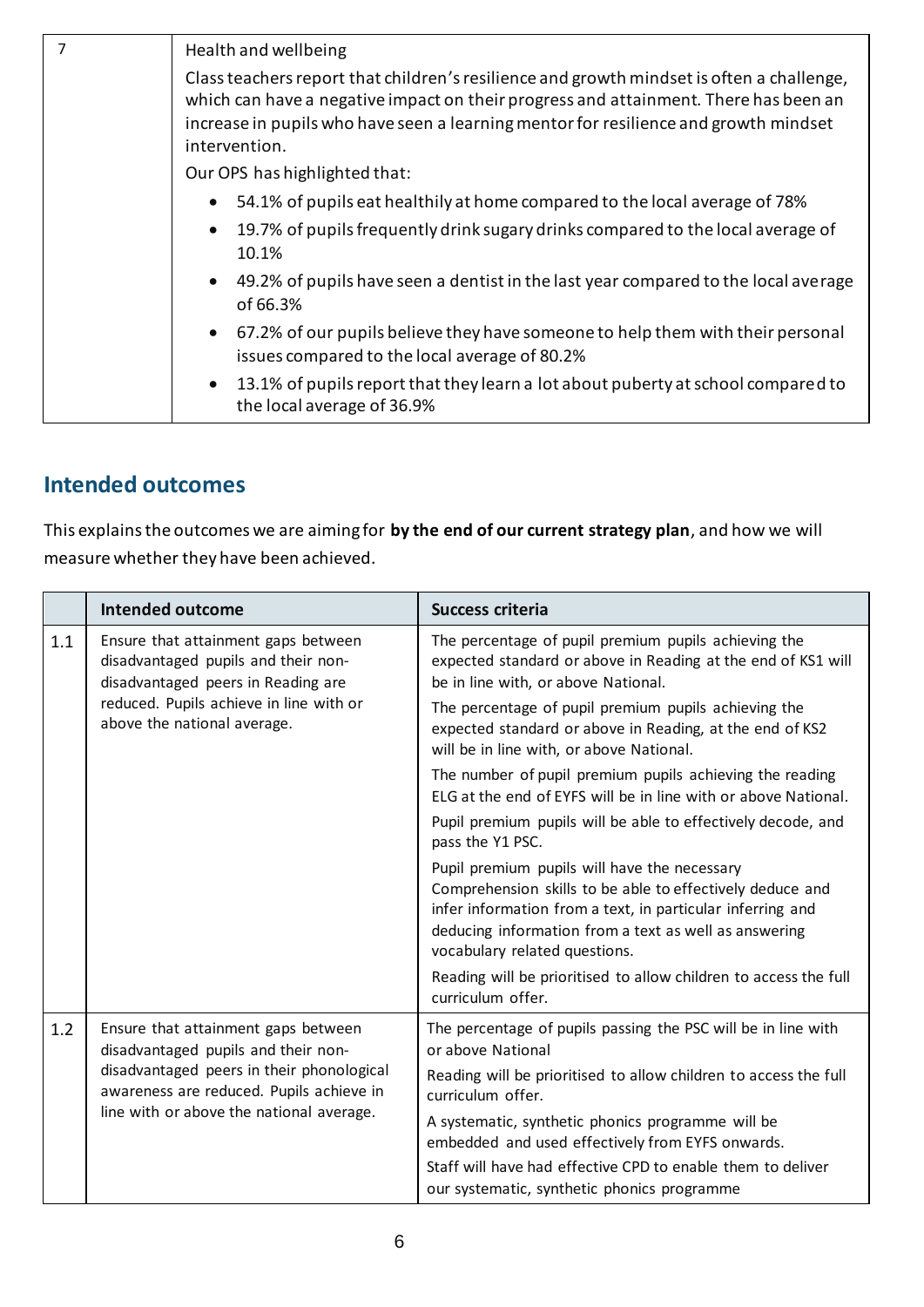|                |                                                                                                                                                                                          | Parents will have a good understanding of our approach to<br>teaching phonics in school. This will enable them to use the<br>same approaches at home.<br>Reading books in EYFS and Key Stage One will be fully<br>decodable and matched to pupils ability.<br>At all stages, reading assessment will be addressed and gaps<br>will be addressed quickly and effectively for all pupils.<br>The sharp focus on ensuring that younger children and those<br>at the early stages of reading gain phonic knowledge and<br>language comprehension necessary to read.                                                                                                                                                                         |
|----------------|------------------------------------------------------------------------------------------------------------------------------------------------------------------------------------------|-----------------------------------------------------------------------------------------------------------------------------------------------------------------------------------------------------------------------------------------------------------------------------------------------------------------------------------------------------------------------------------------------------------------------------------------------------------------------------------------------------------------------------------------------------------------------------------------------------------------------------------------------------------------------------------------------------------------------------------------|
| 1.3            | Ensure that attainment gaps between<br>disadvantaged pupils and their non-<br>disadvantaged peers in maths are reduced.<br>Pupils achieve in line with or above the<br>national average. | The percentage of pupil premium pupils achieving the<br>expected standard or above in maths at the end of KS1 will<br>be in line with, or above National.<br>The percentage of pupil premium pupils achieving the<br>expected standard or above in maths, at the end of KS2 will<br>be in line with, or above National.<br>The number of pupil premium pupils achieving both<br>mathematical ELG at the end of EYFS will be in line with or<br>above National.<br>Pupils will have a conceptual understanding of<br>mathematical concepts<br>Pupils will be able to effectively reason and problem<br>solve.<br>Children will have a wide range of mathematical<br>vocabulary which they can use to communicate their<br>understanding. |
| $\overline{2}$ | All disadvantaged, including those who<br>have adverse childhood experiences,<br>children will be more resilient and able<br>to engage in their learning.                                | Pupil Premium Pupils will be able to manage change.<br>Pupil interviews show that pupils can name/use<br>strategies to self-regulate their anxiety.<br>Learning walks, lesson observations, and peer<br>observations document that total communication is<br>used to warn of change, express emotions, ask for help<br>etc.<br>Pupil Premium pupils demonstrate positive behaviour<br>within class and around school.<br>Feedback from Pupil Premium pupils and parents<br>indicate the value of the pastoral support provided.                                                                                                                                                                                                         |
| 3              | Children will have effective speech<br>language and communication skills.                                                                                                                | Our EYFS curriculum offers opportunities to develop<br>children's oracy skills in a language rich environment,<br>through purposeful play and high quality adult<br>interaction and modelling.<br>Children will be able to communicate effectively to<br>articulate their needs, feelings, emotions etc.<br>Children will be able to use subject specific vocabulary<br>with confidence to articulate their learning.<br>Our school will expose children to a language rich<br>environment and broad vocabulary, modelled                                                                                                                                                                                                               |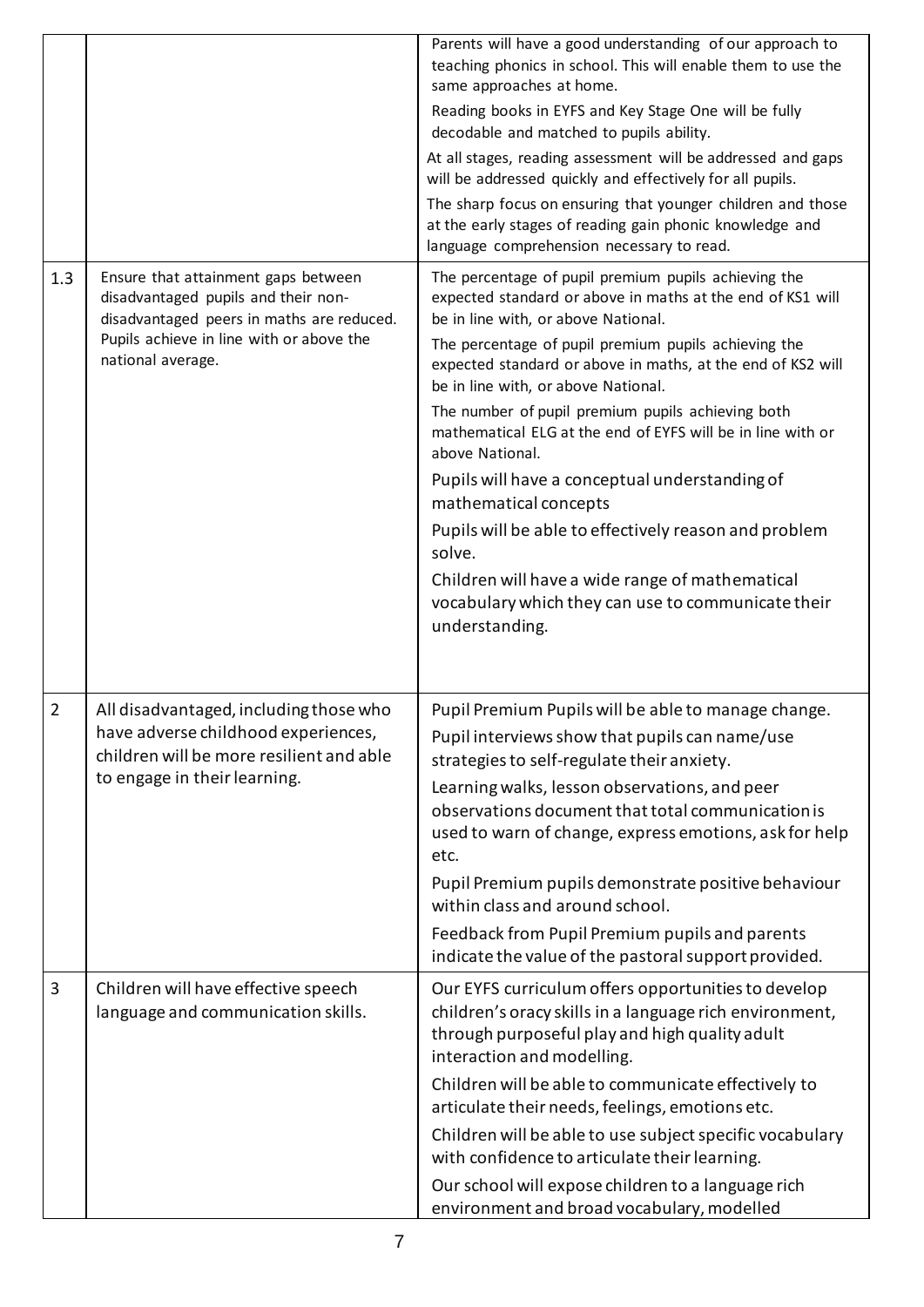|                |                                                                                                                                                                        | effectively by all adults in school. This in turn will<br>develop children's understanding of the text they read<br>as well as the vocabulary that they can use in writing.                                                                                                                                                                                                                                                                                                                                                                                                                                     |
|----------------|------------------------------------------------------------------------------------------------------------------------------------------------------------------------|-----------------------------------------------------------------------------------------------------------------------------------------------------------------------------------------------------------------------------------------------------------------------------------------------------------------------------------------------------------------------------------------------------------------------------------------------------------------------------------------------------------------------------------------------------------------------------------------------------------------|
| $\overline{4}$ | Attendance for our disadvantaged pupils<br>will in line with their non - disadvantaged<br>counterparts.                                                                | We will ensure the best possible attendance for those pupils<br>eligible to attend by monitoring attendance patterns and<br>implementing key actions to address concerns.                                                                                                                                                                                                                                                                                                                                                                                                                                       |
|                | Our disadvantaged pupils' attendance will<br>be in line with the national average.<br>Our disadvantaged pupils will arrive at<br>school on time and be ready to learn. | We will use Fischer Family Trust attendance tracker to<br>compare our attendance weekly with National attendance<br>data. We will then drill down the data to look at individual<br>pupil groups.                                                                                                                                                                                                                                                                                                                                                                                                               |
| 5              | Parents will be supportive, engaged in their<br>child/children's learning and actively engage<br>within school.                                                        | Increased parental engagement will look like:<br>Children will be reading at least 3 times a week.<br>80% of Parents will attend parents evening.<br>60% of Parents will attend parent information sessions.<br>80 % of Parents will attend school events.<br>10 % of Parents will engage with Adult Ed<br>When surveys are completed, parents will actively engage<br>with these to share their views.                                                                                                                                                                                                         |
| 6              | Further develop pupils health and well-<br>being to enable them to grow into<br>independent, resilient leaners who are<br>equipped to deal with challenges.            | The role of the Mental Health Lead has been developed and<br>is impacting positively on pupils well-being and mental<br>health.<br>A whole school approach to growth mind set and resilience<br>has been developed.<br>Children's oral hygiene has improved and they understand<br>the importance of it.<br>A whole school ethos which promotes good mental health<br>and well-being.<br>Jigsaw (RSE) is embedded.<br>Learning mentors have facilitated targeted group sessions in<br>the afternoons linked growth mind set, emotional literacy<br>(ELSA), friendship.<br>Achieved the GHLL mental Health award |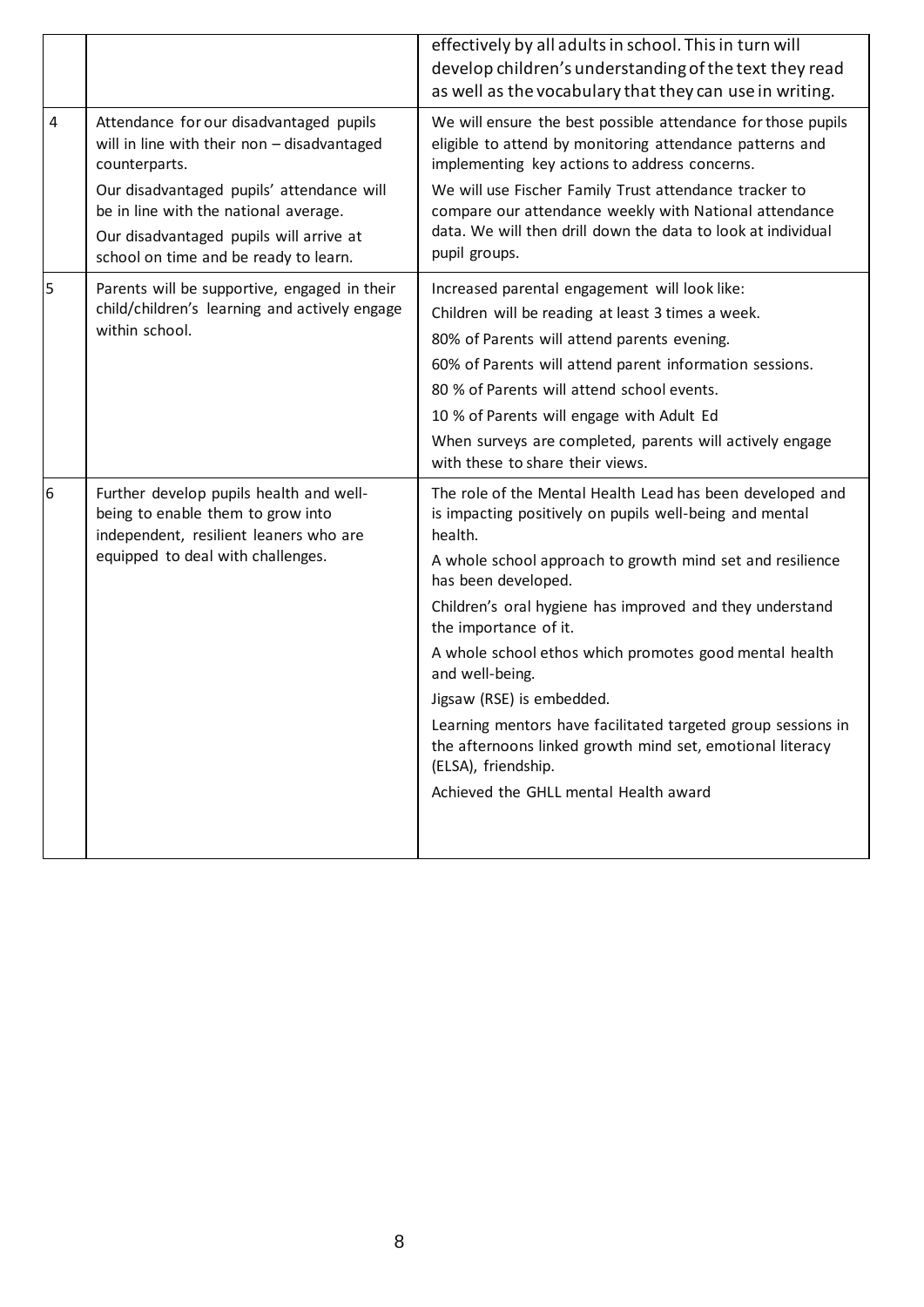### **Activity in this academic year**

This details how we intend to spend our pupil premium (and recovery premium funding) **this academic year** to address the challenges listed above.

#### **Quality First Teaching for All**

Budgeted cost: £18,125

| <b>Activity</b>                                                                                                                                                                                                                                                                                     | Evidence that supports this approach                                                                                                                                                                                                                                                                                                                                                              | <b>Challenge number(s)</b><br>addressed |
|-----------------------------------------------------------------------------------------------------------------------------------------------------------------------------------------------------------------------------------------------------------------------------------------------------|---------------------------------------------------------------------------------------------------------------------------------------------------------------------------------------------------------------------------------------------------------------------------------------------------------------------------------------------------------------------------------------------------|-----------------------------------------|
| Purchase of a DfE<br>validated Systematic<br><b>Synthetic Phonics</b><br>programme (Read Write<br>Inc) to secure stronger<br>phonics teaching for all<br>pupils.                                                                                                                                    | Phonics approaches have a strong<br>evidence base that indicates a positive<br>impact on the accuracy of word reading<br>(though not necessarily comprehension),<br>particularly for disadvantaged pupils:<br><b>Phonics   Toolkit Strand   Education</b><br><b>Endowment Foundation   EEF</b>                                                                                                    | 1.1<br>1.2                              |
| Whole School CPD for<br>Read Write Inc.<br>Delivered by a Read<br>Write Inc trainer.                                                                                                                                                                                                                | Phonics approaches have a strong<br>evidence base that indicates a positive<br>impact on the accuracy of word reading<br>(though not necessarily comprehension),<br>particularly for disadvantaged pupils:<br><b>Phonics   Toolkit Strand   Education</b><br><b>Endowment Foundation   EEF</b>                                                                                                    | 1.1<br>1.2                              |
| Enhancement of our<br>maths teaching and<br>curriculum planning in<br>line with DfE and EEF<br>guidance.<br>We will fund teacher<br>release time to embed<br>key elements of<br>guidance in school and<br>to access Maths Hub<br>resources and CPD<br>(including Teaching for<br>Mastery training). | The DfE non-statutory guidance has<br>been produced in conjunction with the<br>National Centre for Excellence in the<br>Teaching of Mathematics, drawing on ev-<br>idence-based approaches:<br>Maths guidance KS 1 and 2.pdf (pub-<br>lishing.service.gov.uk)<br>The EEF guidance is based on a range of<br>the best available evidence:<br><b>Improving Mathematics in Key Stages 2</b><br>and 3 | 1.3                                     |
| Purchased high quality<br>resources to support the<br>teaching of mathematics.                                                                                                                                                                                                                      | The DfE non-statutory guidance has<br>been produced in conjunction with the<br>National Centre for Excellence in the<br>Teaching of Mathematics, drawing on ev-<br>idence-based approaches:<br>Maths guidance KS 1 and 2.pdf (pub-<br>lishing.service.gov.uk)<br>The EEF guidance is based on a range of<br>the best available evidence:<br><b>Improving Mathematics in Key Stages 2</b><br>and 3 | 1.3                                     |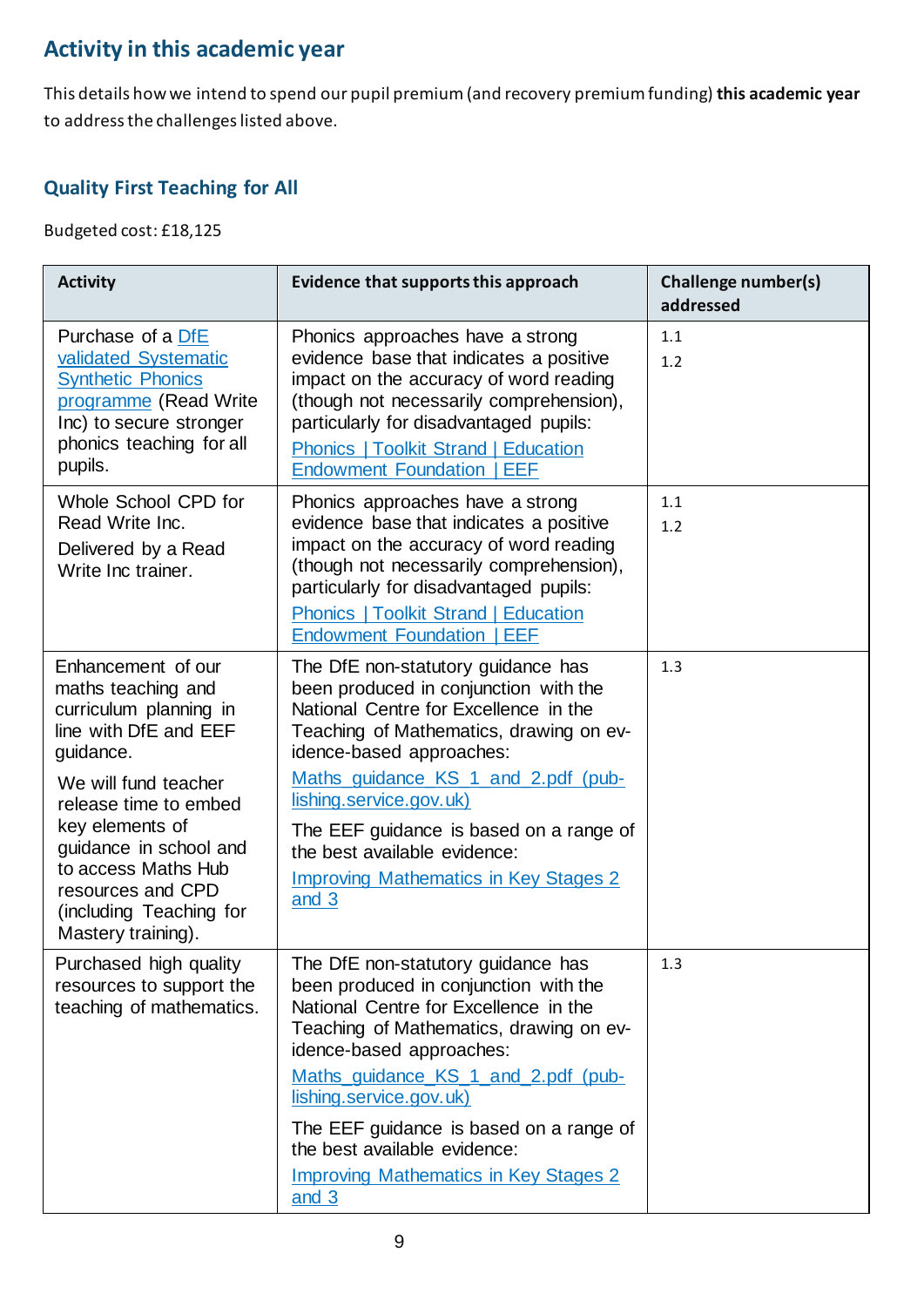| Whole school staff CPD<br>- Metacognition and<br>Retention. (making stuff<br>stick) this will enable<br>children to remember | https://educationendowmentfounda-<br>tion.org.uk/education-evidence/teaching-<br>learning-toolkit/metacognition-and-self-<br>regulation                                                                                                                                                                                                   | 1.1<br>1.2<br>1.3 |
|------------------------------------------------------------------------------------------------------------------------------|-------------------------------------------------------------------------------------------------------------------------------------------------------------------------------------------------------------------------------------------------------------------------------------------------------------------------------------------|-------------------|
| more over time and<br>transfer information from<br>their working memory to<br>their long term memory.                        | The potential impact of metacognition ap-<br>proaches is high (+7 months additional<br>progress), although it can be difficult to re-<br>alise this impact in practice as such meth-<br>ods require pupils to take greater respon-<br>sibility for their learning and develop their<br>understanding of what is required to suc-<br>ceed. |                   |

### **Targeted academic support (for example, tutoring, one-to-one support structured interventions)**

Budgeted cost: £60,856

| <b>Activity</b>                                                                                                                                                                                                                                                                                                                                         | Evidence that supports this approach                                                                                                                                                                                                                                                                                                                                              | <b>Challenge number(s)</b><br>addressed |
|---------------------------------------------------------------------------------------------------------------------------------------------------------------------------------------------------------------------------------------------------------------------------------------------------------------------------------------------------------|-----------------------------------------------------------------------------------------------------------------------------------------------------------------------------------------------------------------------------------------------------------------------------------------------------------------------------------------------------------------------------------|-----------------------------------------|
| <b>Additional phonics</b><br>sessions targeted at<br>disadvantaged pupils<br>who require further<br>phonics support. This<br>will be delivered in<br>collaboration with our<br>local English hub.                                                                                                                                                       | Phonics approaches have a strong<br>evidence base indicating a positive<br>impact on pupils, particularly from<br>disadvantaged backgrounds. Targeted<br>phonics interventions have been shown<br>to be more effective when delivered as<br>regular sessions over a period up to 12<br>weeks:<br><b>Phonics   Toolkit Strand   Education</b><br><b>Endowment Foundation   EEF</b> | 1.1<br>1.2                              |
| Engaging with the<br>National Tutoring<br>Programme to provide a<br>blend of tuition,<br>mentoring and school-<br>led tutoring for pupils<br>whose education has<br>been most impacted by<br>the pandemic. A<br>significant proportion of<br>the pupils who receive<br>tutoring will be<br>disadvantaged, including<br>those who are high<br>attainers. | Tuition targeted at specific needs and<br>knowledge gaps can be an effective<br>method to support low attaining pupils or<br>those falling behind, both one-to-one:<br>One to one tuition   EEF (educationen-<br>dowmentfoundation.org.uk)<br>And in small groups:<br><b>Small group tuition   Toolkit Strand</b><br><b>Education Endowment Foundation  </b><br><b>EEF</b>        | 1.1<br>1.2<br>1.3                       |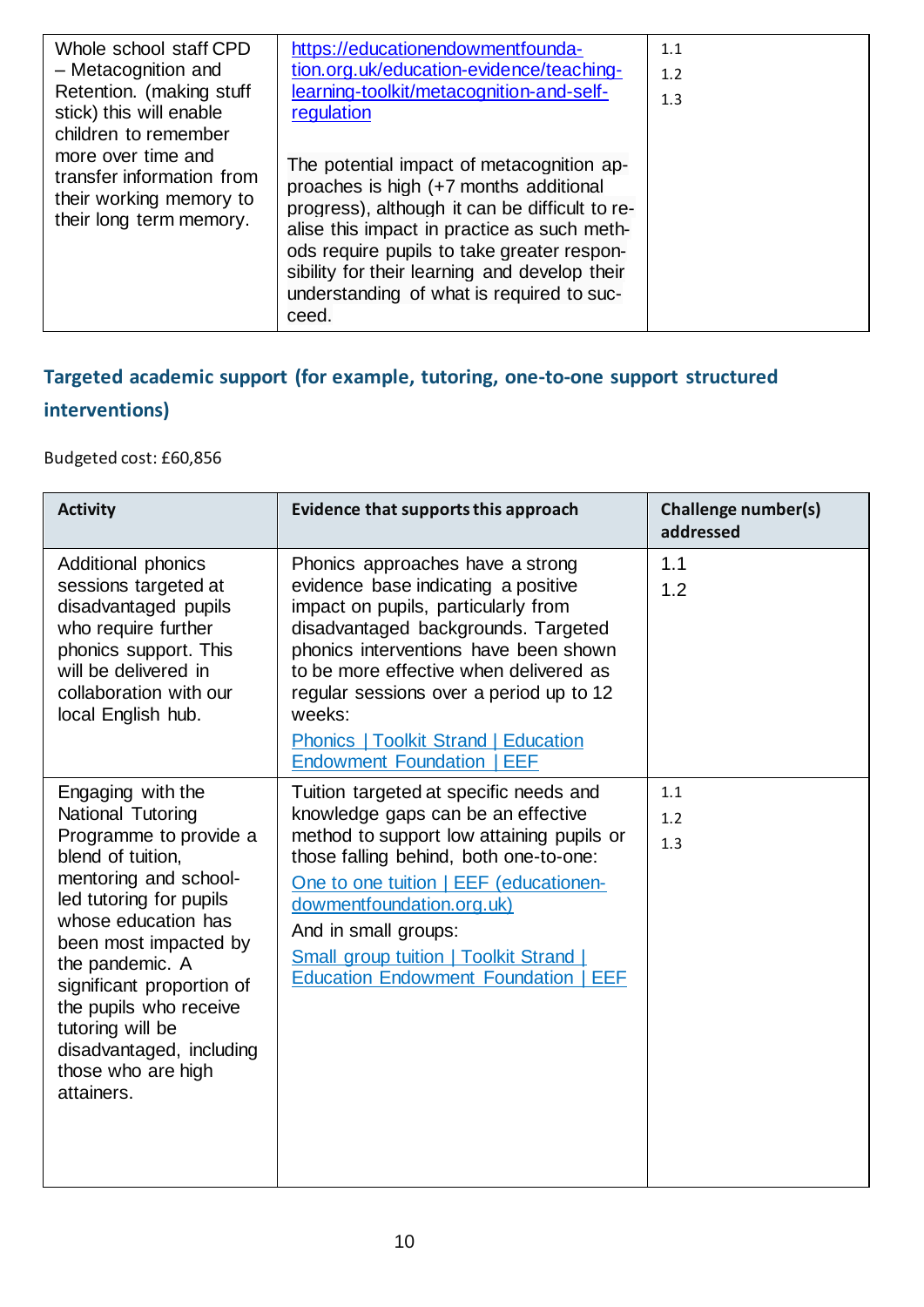| TA targeted small group<br>intervention for:<br>Reading                                                 | The high average impact hides a large<br>variation between the different ap-<br>proaches to teaching assistant deploy-<br>ment. Targeted deployment, where<br>teaching assistants are trained to deliver<br>an intervention to small groups or individ-<br>uals has a higher impact, whereas de-<br>ployment of teaching assistants in every-<br>day classroom environments has not<br>been shown to have a positive impact on<br>learner outcomes.<br>https://educationendowmentfounda-<br>tion.org.uk/education-evidence/teaching-<br>learning-toolkit/teaching-assistant-inter-<br>ventions | 1.1<br>1.2 |
|---------------------------------------------------------------------------------------------------------|------------------------------------------------------------------------------------------------------------------------------------------------------------------------------------------------------------------------------------------------------------------------------------------------------------------------------------------------------------------------------------------------------------------------------------------------------------------------------------------------------------------------------------------------------------------------------------------------|------------|
| TA targeted small group<br>intervention for:<br>Maths                                                   | The high average impact hides a large<br>variation between the different ap-<br>proaches to teaching assistant deploy-<br>ment. Targeted deployment, where<br>teaching assistants are trained to deliver<br>an intervention to small groups or individ-<br>uals has a higher impact, whereas de-<br>ployment of teaching assistants in every-<br>day classroom environments has not<br>been shown to have a positive impact on<br>learner outcomes.<br>https://educationendowmentfounda-<br>tion.org.uk/education-evidence/teaching-<br>learning-toolkit/teaching-assistant-inter-<br>ventions | 1.3        |
| Delivery of Speech and<br>Language intervention<br>(NELI) and 1:1 focused<br><b>SALT</b> interventions. | https://educationendowmentfounda-<br>tion.org.uk/education-evidence/teaching-<br>learning-toolkit/oral-language-interven-<br>tions<br>Oral language interventions have some similarity<br>to approaches based on Metacognition (which<br>make talk about learning explicit in classrooms).<br>and to <b>Collaborative</b> learning approaches which<br>promote pupils' interaction in groups.                                                                                                                                                                                                  | 3          |

### **Wider strategies (for example, related to attendance, behaviour, wellbeing)**

Budgeted cost: £ *107, 579*

| <b>Activity</b>                               | Evidence that supports this approach                                          | Challenge number(s)<br>addressed |
|-----------------------------------------------|-------------------------------------------------------------------------------|----------------------------------|
| <b>Family Services</b>                        | The EEF Teaching and Learning toolkit                                         | 1.1                              |
| Manager supports                              | states that parental engagement has a                                         | 1.2                              |
| parents, attends social<br>care meetings, and | moderate impact for a very low cost, with<br>a suggested impact of +4 months. | 1.3                              |
| arranges Adult Ed and                         |                                                                               | 2                                |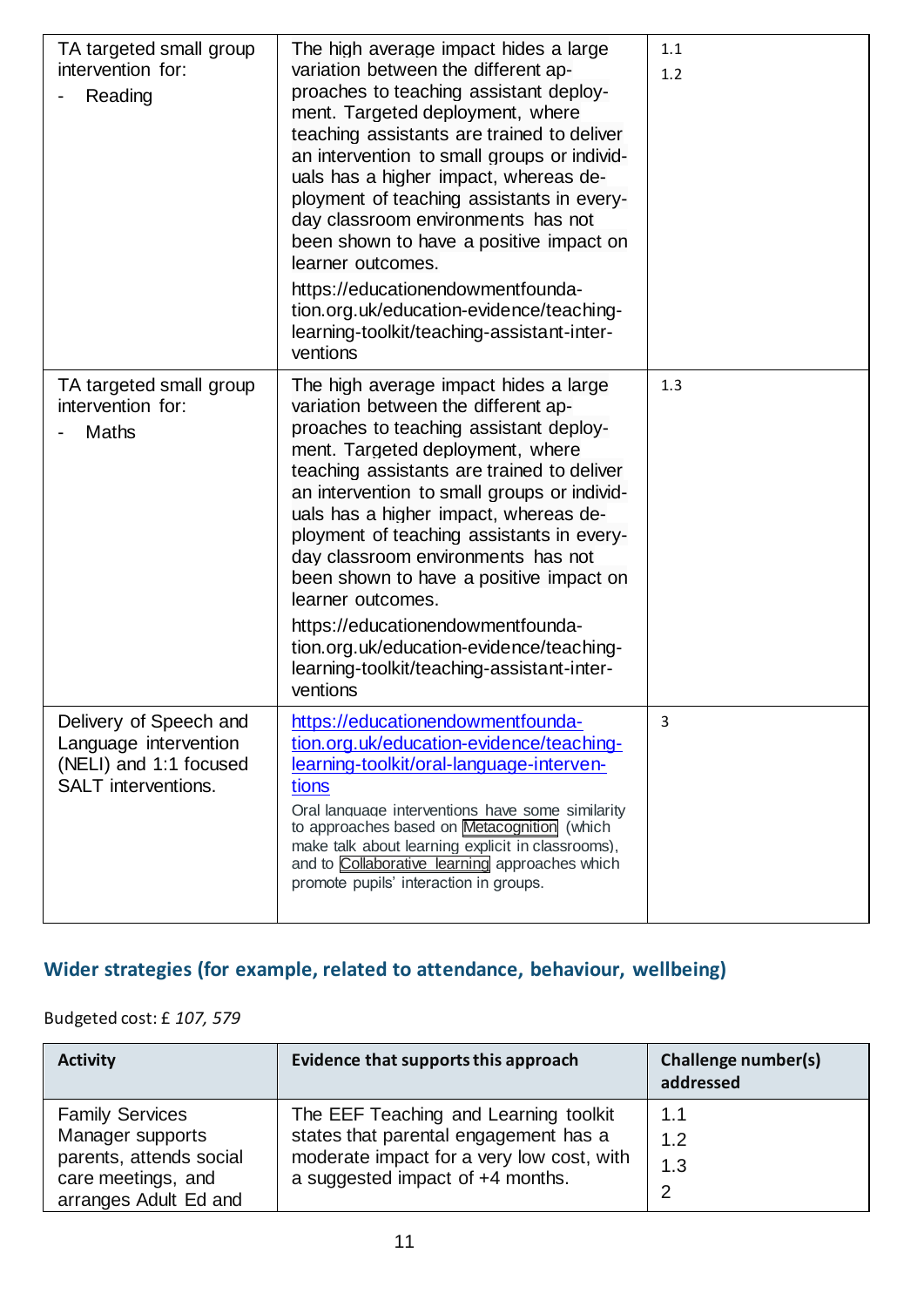| parent classes and<br>sources support from a<br>wider support network of<br>external agencies.<br>An open door policy,<br>parent drop ins and<br>home visits support<br>families. | Parents play a crucial role in supporting<br>their children's learning, and levels of<br>parental engagement are consistently<br>associated with academic outcomes.<br>Schools and early years settings can<br>support parents to engage with their<br>children's learning in a wide range of<br>ways, for example, by:                                                                                                                                                                                                                                                                                                | $\overline{4}$<br>5<br>6 |
|-----------------------------------------------------------------------------------------------------------------------------------------------------------------------------------|------------------------------------------------------------------------------------------------------------------------------------------------------------------------------------------------------------------------------------------------------------------------------------------------------------------------------------------------------------------------------------------------------------------------------------------------------------------------------------------------------------------------------------------------------------------------------------------------------------------------|--------------------------|
|                                                                                                                                                                                   | Providing regular feedback on children's<br>progress;                                                                                                                                                                                                                                                                                                                                                                                                                                                                                                                                                                  |                          |
|                                                                                                                                                                                   | Offering advice on improving the home<br>learning environment; and                                                                                                                                                                                                                                                                                                                                                                                                                                                                                                                                                     |                          |
|                                                                                                                                                                                   | Running more intensive programmes for<br>children struggling with reading or<br>behaviour.                                                                                                                                                                                                                                                                                                                                                                                                                                                                                                                             |                          |
|                                                                                                                                                                                   | Evidence suggests that disadvantaged<br>pupils are less likely to make academic<br>progress and sometimes attainment<br>levels regress over the summer holidays<br>due to the level of formal and informal<br>learning activities they do or do not<br>participate in. By delivering effective<br>approaches to support parental<br>engagement, the family services<br>manager works to mitigate some of these<br>causes of educational disadvantage by<br>supporting parents to assist their<br>children's learning or their self-regulation<br>as well as specific skills. (EEF $-$ closing<br>the disadvantage gap) |                          |
|                                                                                                                                                                                   | Statutory guidance in each nation of the<br>UK highlights the importance of providing<br>early intervention, rather than waiting<br>until a child or family's situation escalates<br>(Department for Education (DfE), 2018;<br>Department of Health, Social Services<br>and Public Safety, 2017; Scottish<br>Government, 2021; Wales Safeguarding<br>Procedures Project Board, 2020).                                                                                                                                                                                                                                  |                          |
|                                                                                                                                                                                   | Providing timely support is vital.<br>Addressing a child or family's needs early<br>on can reduce risk factors and increase<br>protective factors in a child's life (Early<br>Intervention Foundation (EIF), 2021).                                                                                                                                                                                                                                                                                                                                                                                                    |                          |
|                                                                                                                                                                                   | Protective factors can reduce risk to a<br>child's wellbeing. They include:<br>developing strong social and emotional<br>skills                                                                                                                                                                                                                                                                                                                                                                                                                                                                                        |                          |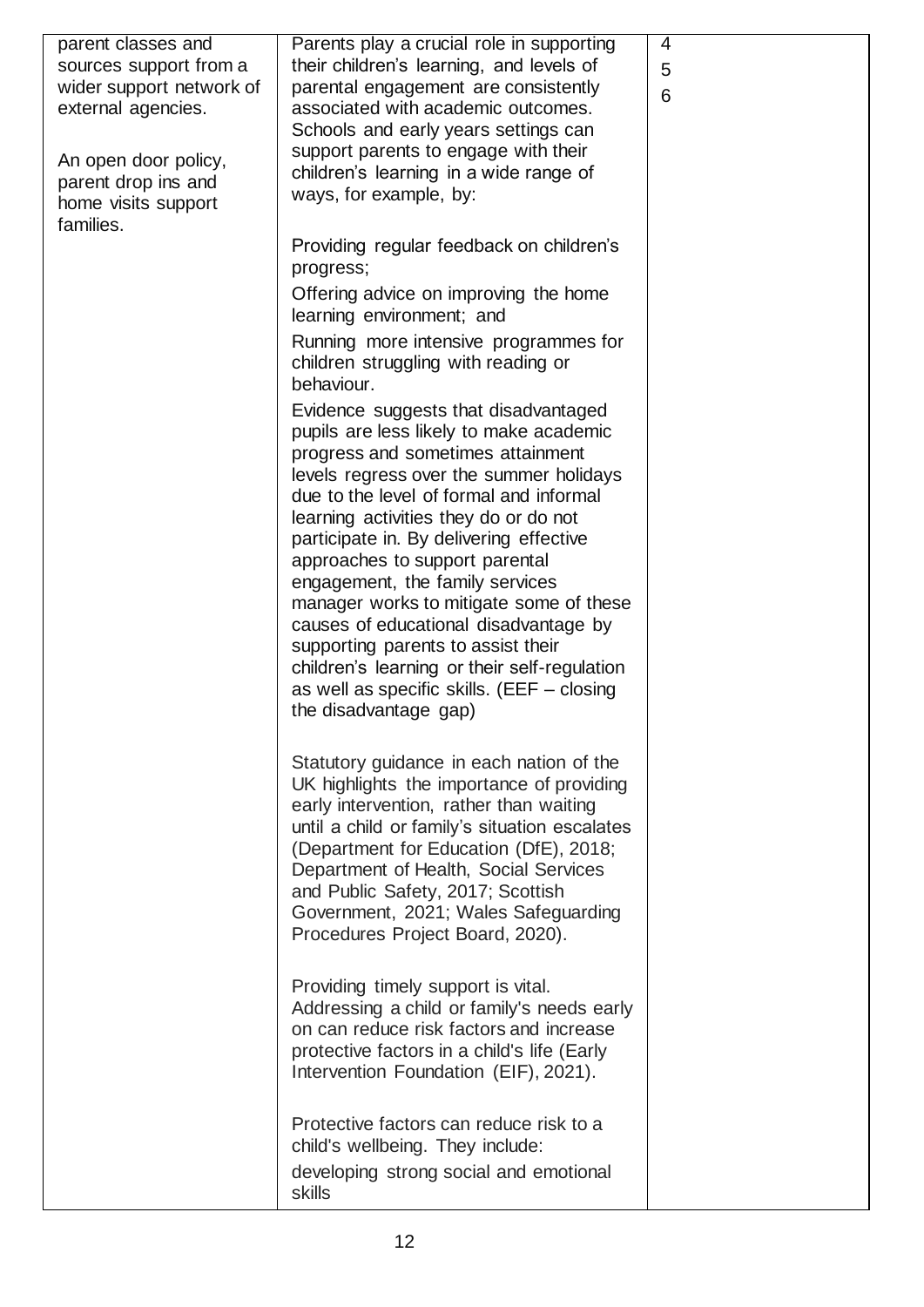|                                                                                                                                                                                                                                                                                                                                                                                                                                                                                           | having a strong social support network<br>for the family – including support for good<br>parental mental health income support,<br>benefits and advice good community<br>services and facilities (EIF, 2021;<br>Cleaver, Unell and Aldgate, 2011).<br>It is more effective to provide early help<br>when problems first arise than to<br>intervene later (DfE, 2018; EIF, 2021).<br>Early intervention can also prevent further<br>problems from developing – for example,<br>as part of a support plan for a child and<br>their family when a child returns home<br>from care (DfE, 2018).                                                                                                                                                                                                                                                                                                                                                                                                                                                                                                                                          |                                                     |
|-------------------------------------------------------------------------------------------------------------------------------------------------------------------------------------------------------------------------------------------------------------------------------------------------------------------------------------------------------------------------------------------------------------------------------------------------------------------------------------------|--------------------------------------------------------------------------------------------------------------------------------------------------------------------------------------------------------------------------------------------------------------------------------------------------------------------------------------------------------------------------------------------------------------------------------------------------------------------------------------------------------------------------------------------------------------------------------------------------------------------------------------------------------------------------------------------------------------------------------------------------------------------------------------------------------------------------------------------------------------------------------------------------------------------------------------------------------------------------------------------------------------------------------------------------------------------------------------------------------------------------------------|-----------------------------------------------------|
| Learning Mentors will<br>provide targeted support<br>to assist with children's<br>Social and Emotional<br>Wellbeing.<br>They will actively reduce<br>barriers to learning so<br>that children can enjoy<br>and succeed in all areas<br>of the curriculum.<br>Learning mentors will<br>support pupils in<br>developing a growth<br>mindset and becoming<br>resilient learners, who<br>can face challenges.<br>Learning mentors<br>support parents to<br>support their children at<br>home. | Some evidence suggests that some<br>pupils from disadvantaged backgrounds<br>show low engagement with or have low<br>expectations of schooling. Mentoring<br>interventions may be more beneficial for<br>these pupils, as the development of<br>trusting relationships with an adult or<br>older peer can provide a different source<br>of support.<br>Public Health England (2014) suggest<br>those who are resilient do well despite<br>adversity.<br>Peep research project suggests that a<br>parenting approach has been show to<br>impact on children's educational<br>attainment. These found that children<br>made progress in verbal comprehension,<br>vocabulary, numeracy development and<br>self-esteem.<br>The Healthy Minds project suggest that<br>there is a great deal of evidence which<br>suggests that non-cognitive skills are as<br>important as cognitive skills in<br>determining academic results, and that<br>children from poorer backgrounds tend to<br>have weaker non-cognitive skills than<br>their better off peers.<br>The EEF state that "By 'Character', we<br>mean a set of attitudes, skills and | 1.1<br>1.2<br>1.3<br>2<br>4<br>5<br>$6\phantom{1}6$ |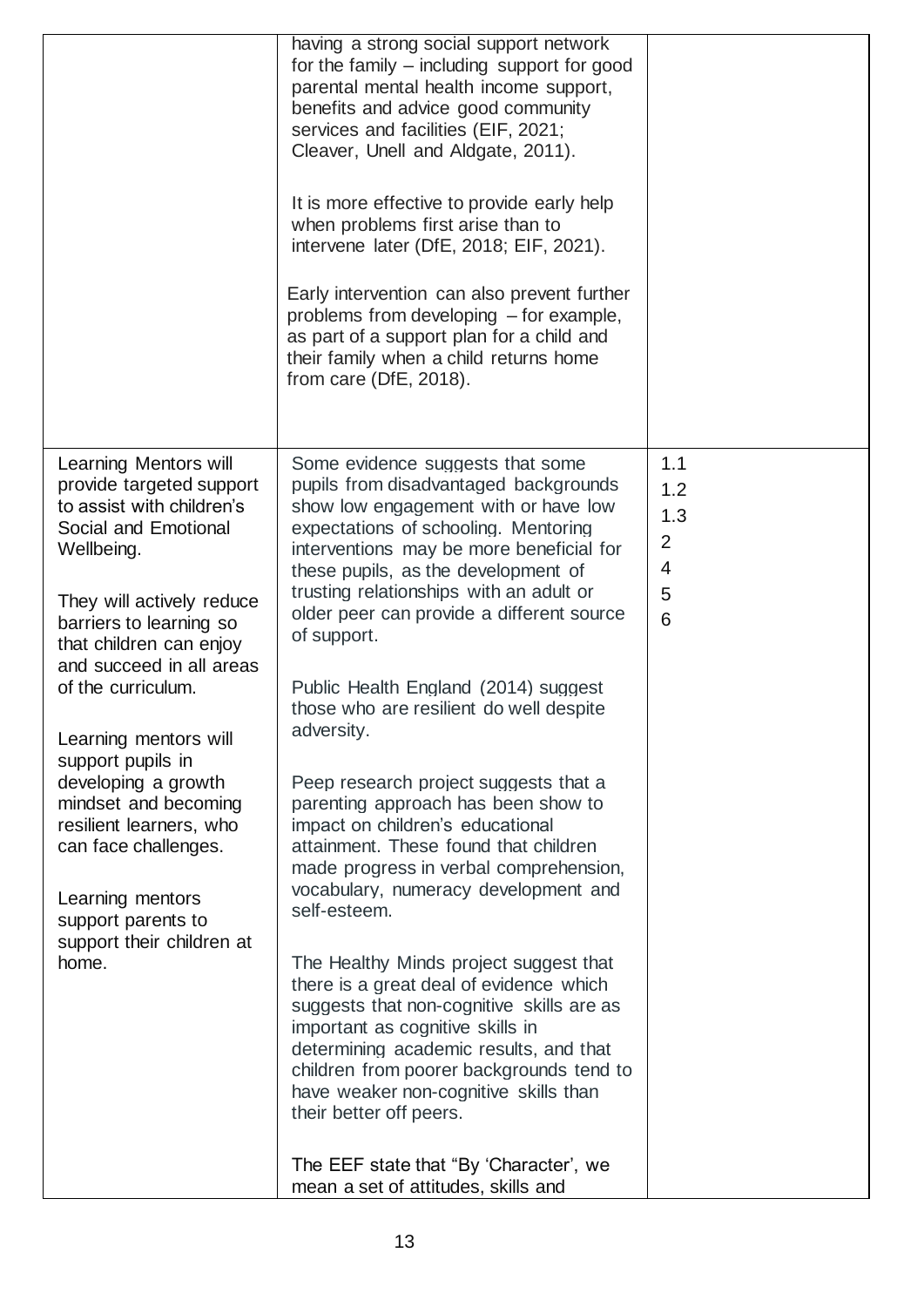|            | behaviours - such as self-control,<br>confidence, social skills, motivation, and<br>resilience – that are thought to underpin<br>success in school and beyond. These are<br>also referred to as 'social and emotional<br>skills', 'non-cognitive skills' or 'essential<br>life skills'. They include the ability to<br>respond to setbacks, work well with<br>others, build relationships, manage<br>emotions, and cope with difficult<br>situations. There is growing evidence that<br>these skills are important to children's<br>later outcomes."                                                                                                                                                                                                                                                                                                                                                                                                                                                                                                                                                                                                                                                                                                                                                                                                                                                                                                           |                                                         |
|------------|----------------------------------------------------------------------------------------------------------------------------------------------------------------------------------------------------------------------------------------------------------------------------------------------------------------------------------------------------------------------------------------------------------------------------------------------------------------------------------------------------------------------------------------------------------------------------------------------------------------------------------------------------------------------------------------------------------------------------------------------------------------------------------------------------------------------------------------------------------------------------------------------------------------------------------------------------------------------------------------------------------------------------------------------------------------------------------------------------------------------------------------------------------------------------------------------------------------------------------------------------------------------------------------------------------------------------------------------------------------------------------------------------------------------------------------------------------------|---------------------------------------------------------|
| Attendance | Whole school attendance currently (November<br>21) stands at 92.65%. Key group attendance:<br>SEND - 90.45%.<br>EHCP - 93.34% and PP - 90.84%. Due<br>largely in part to illness, 23% of the children<br>are considered to be persistently absent.<br>In February 2015, the DfE published a report<br>'The link between absence and attainment at<br>KS2 and KS4'. The graph above is an extract<br>from this and shows quite clearly that as stu-<br>dents miss more lessons in secondary<br>schools, their attainment across a range of<br>measure declines. The report also shows a<br>similar effect at KS2. This is useful confirma-<br>tion of what we intuitively know, attendance<br>makes a difference to student attainment.<br>In 'Supporting the attainment of disadvan-<br>taged pupils; Articulating success and good<br>practice' the authors discuss the importance of<br>robust attendance data tracking and monitor-<br>ing systems in schools, to address attendance<br>issues. This allows patterns of absence to be<br>scrutinised and then targeted interventions to<br>be put in place. It also allows schools to moni-<br>tor the effectiveness of any interventions they<br>are putting in place to improve attendance and<br>readjust as necessary. This is far more effec-<br>tive than general approaches to improving at-<br>tendance and requires strong and determined<br>leadership.<br>https://researchschool.org.uk/durring- | 1.1<br>1.2<br>1.3<br>$\overline{2}$<br>3<br>4<br>5<br>6 |
|            | ton/news/an-evidence-informed-approach-to-<br>improving-attendance                                                                                                                                                                                                                                                                                                                                                                                                                                                                                                                                                                                                                                                                                                                                                                                                                                                                                                                                                                                                                                                                                                                                                                                                                                                                                                                                                                                             |                                                         |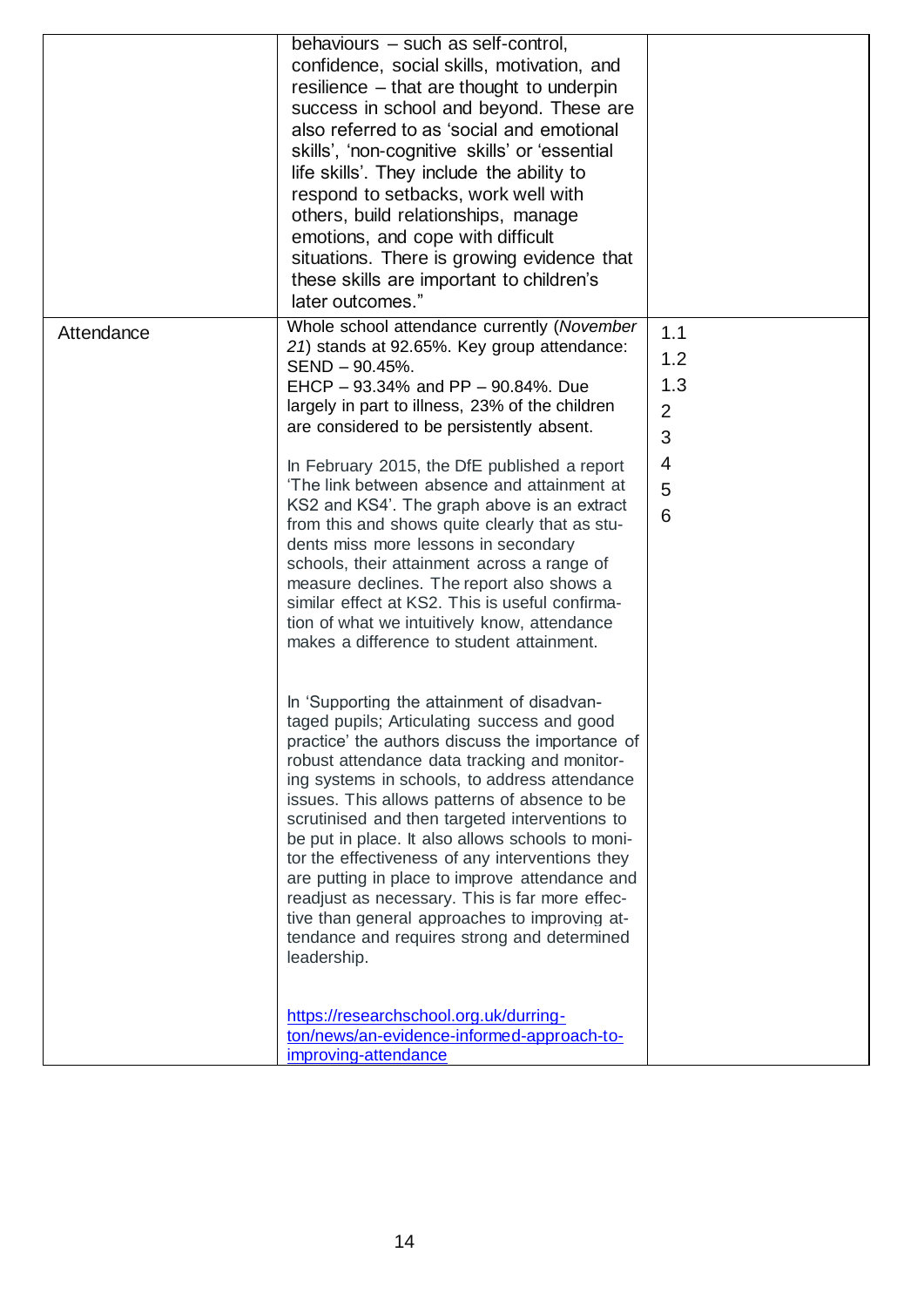**Total budgeted cost: £ 186,560**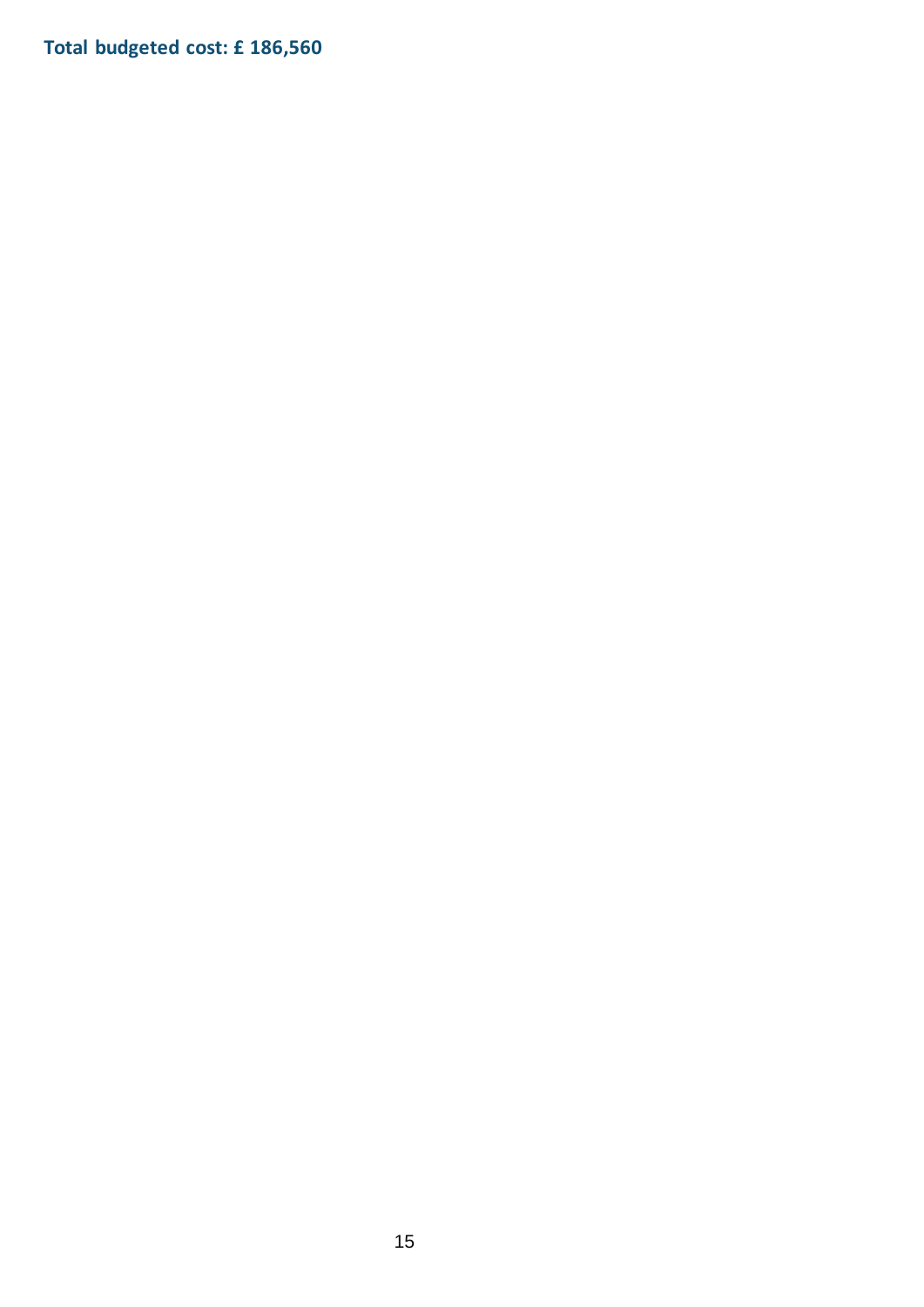### **Part B: Review of outcomes in the previous academic year**

#### **Pupil premium strategy outcomes**

This details the impact that our pupil premium activity had on pupils in the 2020 to 2021 academic year.

*Due to COVID-19, performance measures have not been published for 2020 to 2021, and 2020 to 2021 results will not be used to hold schools to account. Given this, please point to any other pupil evaluations undertaken during the 2020 to 2021 academic year, for example, standardised teacher administered tests or diagnostic assessments such as rubrics or scales.*

*If last year marked the end of a previous pupil premium strategy plan, what is your assessment of how successfully the intended outcomes of that plan were met?* 

|                                                            | <b>Intent Statement</b>                                                                                                                                                                                                                                                                                                                                                                                                         | 19/20 | Comment                                                                                                                                                                                                                                                                                                                                                                                        |
|------------------------------------------------------------|---------------------------------------------------------------------------------------------------------------------------------------------------------------------------------------------------------------------------------------------------------------------------------------------------------------------------------------------------------------------------------------------------------------------------------|-------|------------------------------------------------------------------------------------------------------------------------------------------------------------------------------------------------------------------------------------------------------------------------------------------------------------------------------------------------------------------------------------------------|
| Pastoral<br>Team                                           | Develop pupils social and emotional wellbe-<br>1.<br>ing, raise selfesteem, promote confidence<br>and increase motivation<br>Support our community in identifying the<br>2.<br>needs of their family and/or child and enable<br>them to build a support network around<br>their family.<br>Reduce barriers to learning, both internally<br>and externally to enable pupils to achieve in<br>line or above National Expectations |       | 1. On - going, Learning<br>mentor intervention<br>around emotional well-<br>being, confidence and<br>motivation happened but<br>due to the pandemic the<br>challenges were on $-$<br>going.<br>2. Strong support for our<br>community despite the<br>challenges faced by the<br>pandemic.<br>3. See data in appendix. Due<br>to the pandemic the gaps<br>in pupils attainment have<br>widened. |
| Increased TA<br>Hours to<br>deliver<br>targeted<br>support | To deliver additional interventions throughout the<br>school day to reduce the attainment gap and<br>variation in performance of PP and non-PP children.                                                                                                                                                                                                                                                                        |       | On - going, TA additional<br>interventions happened but<br>due to the pandemic the<br>challenges were on $-$ going.                                                                                                                                                                                                                                                                            |
|                                                            | To deliver intervention for Academically More Able<br>PP pupils.<br>To provide academic extra-curricular clubs to target<br>PP children.                                                                                                                                                                                                                                                                                        |       | On - going, TA additional<br>interventions happened but<br>due to the pandemic the<br>challenges were on $-$ going.                                                                                                                                                                                                                                                                            |
|                                                            | To provide quality first teaching and small group<br>teaching in core subjects: phonics, maths, reading,<br>writing and spelling.                                                                                                                                                                                                                                                                                               |       |                                                                                                                                                                                                                                                                                                                                                                                                |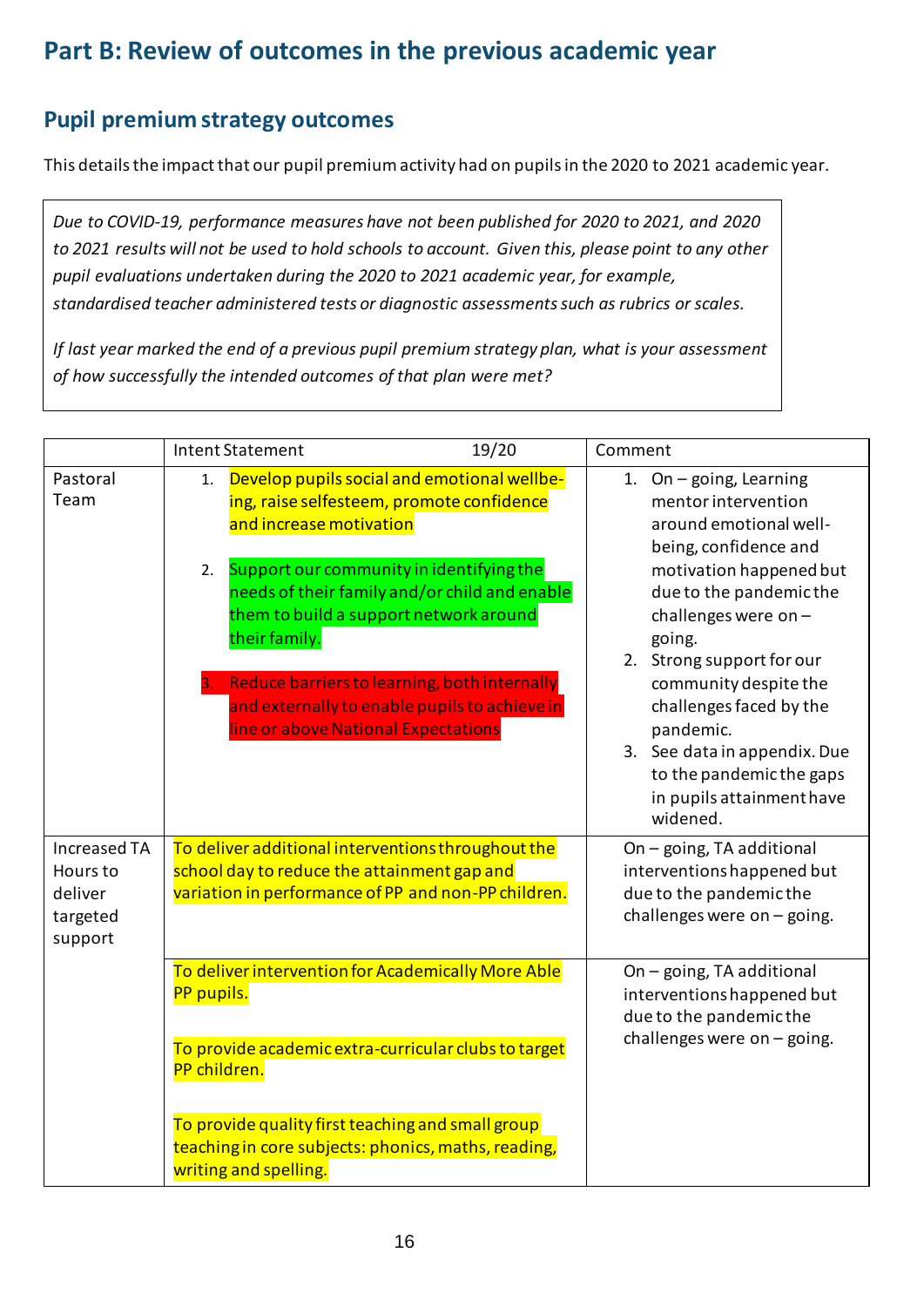| Phonic<br>Scheme | To deliver a consistent scheme of work for phonics<br>from preschool through to year 2.    | Due to the disruption of the<br>pandemic pupil attainment in<br>phonics was lower than |
|------------------|--------------------------------------------------------------------------------------------|----------------------------------------------------------------------------------------|
|                  | To provide immediate intervention to allow pupils to<br>keep up, not catch up.             | expected despite rigorous<br>remote learning. Please see<br>appendix.                  |
|                  | To increase the % of pupils passing the PSC in year 1,<br>to be in line or above national. |                                                                                        |

#### **Expectations**

## **Externally provided programmes**

*Please include the names of any non-DfE programmes that you purchased in the previous academic year. This will help the Department for Education identify which ones are popular in England*

| Programme                 | Provider              |
|---------------------------|-----------------------|
| Jigsaw (RSE)              | Jan Lever Group       |
| Chiranga                  | Charange Music School |
| Switched on Computing     | <b>Rising Stars</b>   |
| <b>ELSA Resources</b>     | <b>ELSA</b>           |
| Maths & Reading           | <b>Rising Stars</b>   |
| English for the more able | <b>Rising Stars</b>   |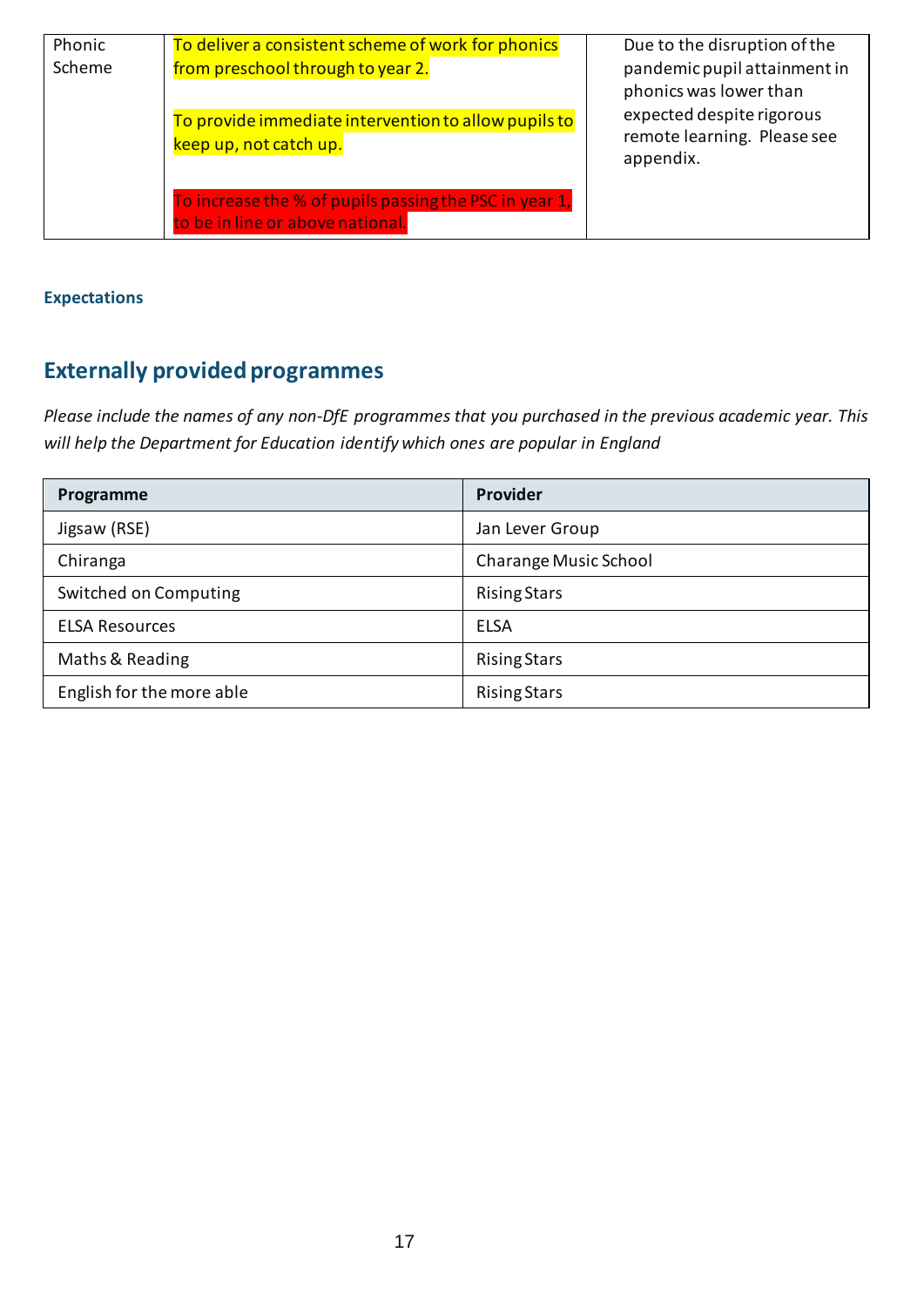# **Further information (optional)**

| Disadvantaged pupil progress scores for 2018/2019 - End of KS2        |                |                  |  |  |
|-----------------------------------------------------------------------|----------------|------------------|--|--|
| (2018/2019 data. Due to Covid-19 pandemic, no data for 19/20 & 20/21) |                |                  |  |  |
| Measure                                                               | Score - School | Score - National |  |  |
|                                                                       |                |                  |  |  |
| Reading                                                               | 3.27           | 0.32             |  |  |
| Writing                                                               | 3.24           | 0.27             |  |  |
|                                                                       |                |                  |  |  |
| Maths                                                                 | 2.76           | 0.37             |  |  |
|                                                                       |                |                  |  |  |

| Pupil attainment measures for the end of KS2 |          |          |          |             |                          |           |
|----------------------------------------------|----------|----------|----------|-------------|--------------------------|-----------|
| Measure                                      | Reading- | Reading- | Writing- | Writing $-$ | Maths                    | $Maths -$ |
|                                              | School   | National | School   | National    | $\overline{\phantom{0}}$ | National  |
|                                              |          |          |          |             | School                   |           |
|                                              |          |          |          |             |                          |           |
| 18/19 - Meeting the                          | 80%      | 78%      | 87%      | 83%         | 83%                      | 84%       |
| expected standard at                         |          |          |          |             |                          |           |
| KS <sub>2</sub>                              |          |          |          |             |                          |           |
|                                              |          |          |          |             |                          |           |
| 19/20 - Meeting the                          | 89%      |          | 93%      |             | 89%                      |           |
| expected standard at                         |          |          | Grammar  |             |                          |           |
| KS2 (predicted due to                        |          |          |          |             |                          |           |
| Covid-19 pandemic)                           |          |          |          |             |                          |           |
|                                              |          |          |          |             |                          |           |
| $20/21$ - Meeting the                        | 97%      |          | 97%      |             | 94%                      |           |
| expected standard at                         |          |          |          |             |                          |           |
| KS2 (teacher                                 |          |          |          |             |                          |           |
| assessment due to                            |          |          |          |             |                          |           |
| Covid-19 pandemic)                           |          |          |          |             |                          |           |
|                                              |          |          |          | 24%         |                          |           |
| 18/19 - Achieving the                        | 33%      | 31%      | 23%      |             | 37%                      | 32%       |
| higher standard at KS2                       |          |          |          |             |                          |           |
| 19/20 - Achieving the                        | 34%      |          | 41%      |             | 31%                      |           |
| higher standard at KS2                       |          |          | Grammar  |             |                          |           |
| (predicted due to Covid-                     |          |          |          |             |                          |           |
| 19 pandemic)                                 |          |          |          |             |                          |           |
|                                              |          |          |          |             |                          |           |
| 20/21 - Achieving the                        | 32%      |          | 26%      |             | 32%                      |           |
| higher standard at KS2                       |          |          |          |             |                          |           |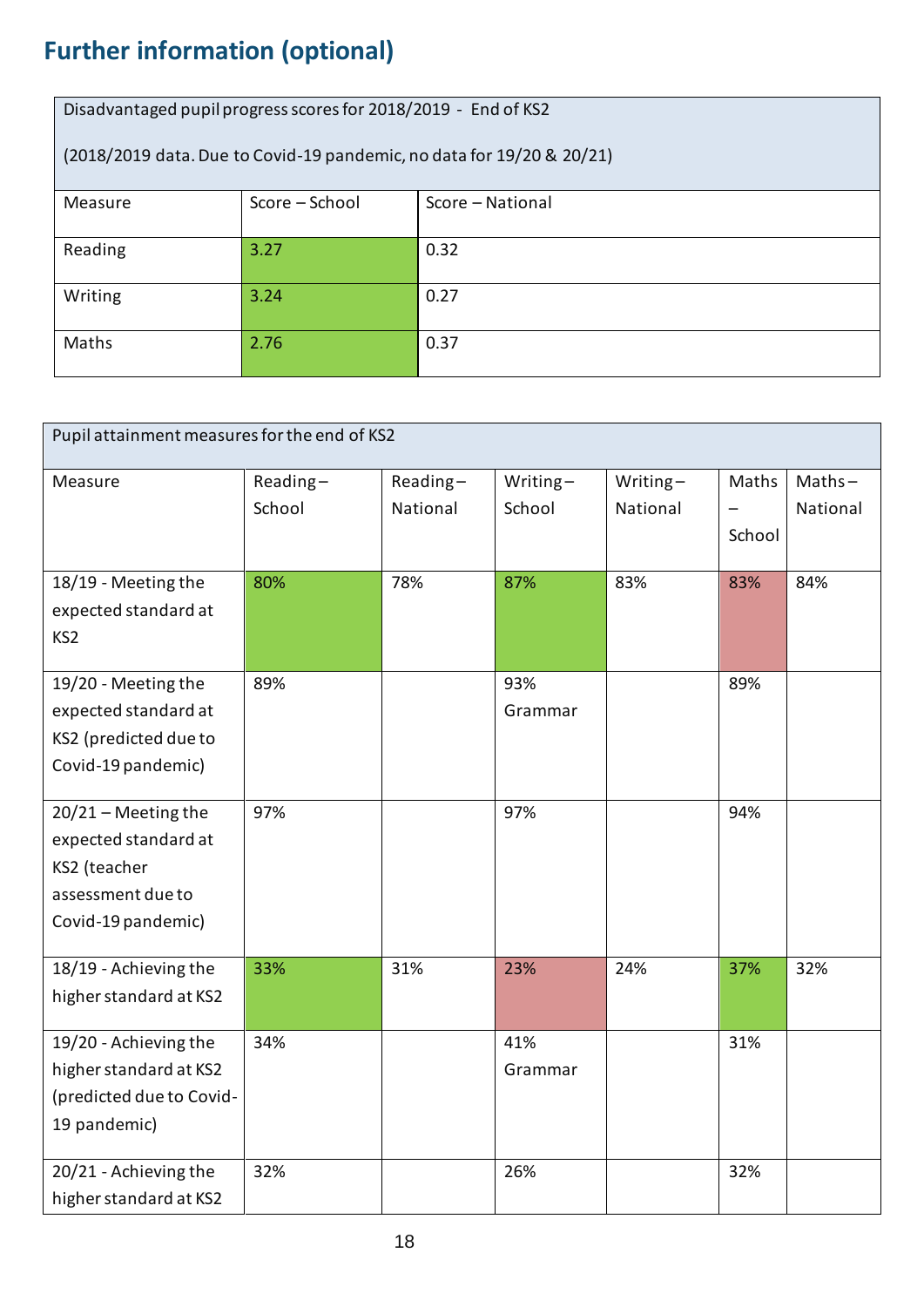| (teacher assessment<br>due to Covid-19<br>pandemic) |  |  |  |
|-----------------------------------------------------|--|--|--|
|                                                     |  |  |  |

| Disadvantaged pupil attainment measures (2018/2019 data due to Covid-19 pandemic) |             |            |             |             |        |           |
|-----------------------------------------------------------------------------------|-------------|------------|-------------|-------------|--------|-----------|
| Measure                                                                           | $Reading -$ | $Reading-$ | Writing $-$ | Writing $-$ | Maths  | $Maths -$ |
|                                                                                   | School      | National   | School      | National    |        | National  |
|                                                                                   |             |            |             |             | School |           |
| Meeting the expected                                                              | 80%         | 78%        | 87%         | 83%         | 83%    | 84%       |
| standard at KS2                                                                   |             |            |             |             |        |           |
| Achieving the higher                                                              | 33%         | 31%        | 23%         | 24%         | 37%    | 32%       |
| standard at KS2                                                                   |             |            |             |             |        |           |
|                                                                                   |             |            |             |             |        |           |

| Pupil attainment measures for the end of KS1 |          |          |          |          |        |           |
|----------------------------------------------|----------|----------|----------|----------|--------|-----------|
| Measure                                      | Reading- | Reading- | Writing- | Writing- | Maths  | $Maths -$ |
|                                              | School   | National | School   | National |        | National  |
|                                              |          |          |          |          | School |           |
| 18/19 - Meeting the                          | 72%      |          | 79%      |          | 84%    |           |
| expected standard at                         |          |          |          |          |        |           |
| KS1                                          |          |          |          |          |        |           |
|                                              |          | $\cdot$  |          |          |        |           |
| 19/20 - Meeting the                          | 76%      |          | 76%      |          | 76%    |           |
| expected standard at                         |          |          |          |          |        |           |
| KS1 (predicted due to                        |          |          |          |          |        |           |
| Covid-19 pandemic)                           |          |          |          |          |        |           |
|                                              |          |          |          |          |        |           |
| $20/21$ – Meeting the                        | 66%      |          | 68%      |          | 75%    |           |
| expected standard at                         |          |          |          |          |        |           |
| KS1 (teacher                                 |          |          |          |          |        |           |
| assessment due to                            |          |          |          |          |        |           |
| Covid-19 pandemic)                           |          |          |          |          |        |           |
|                                              |          |          |          |          |        |           |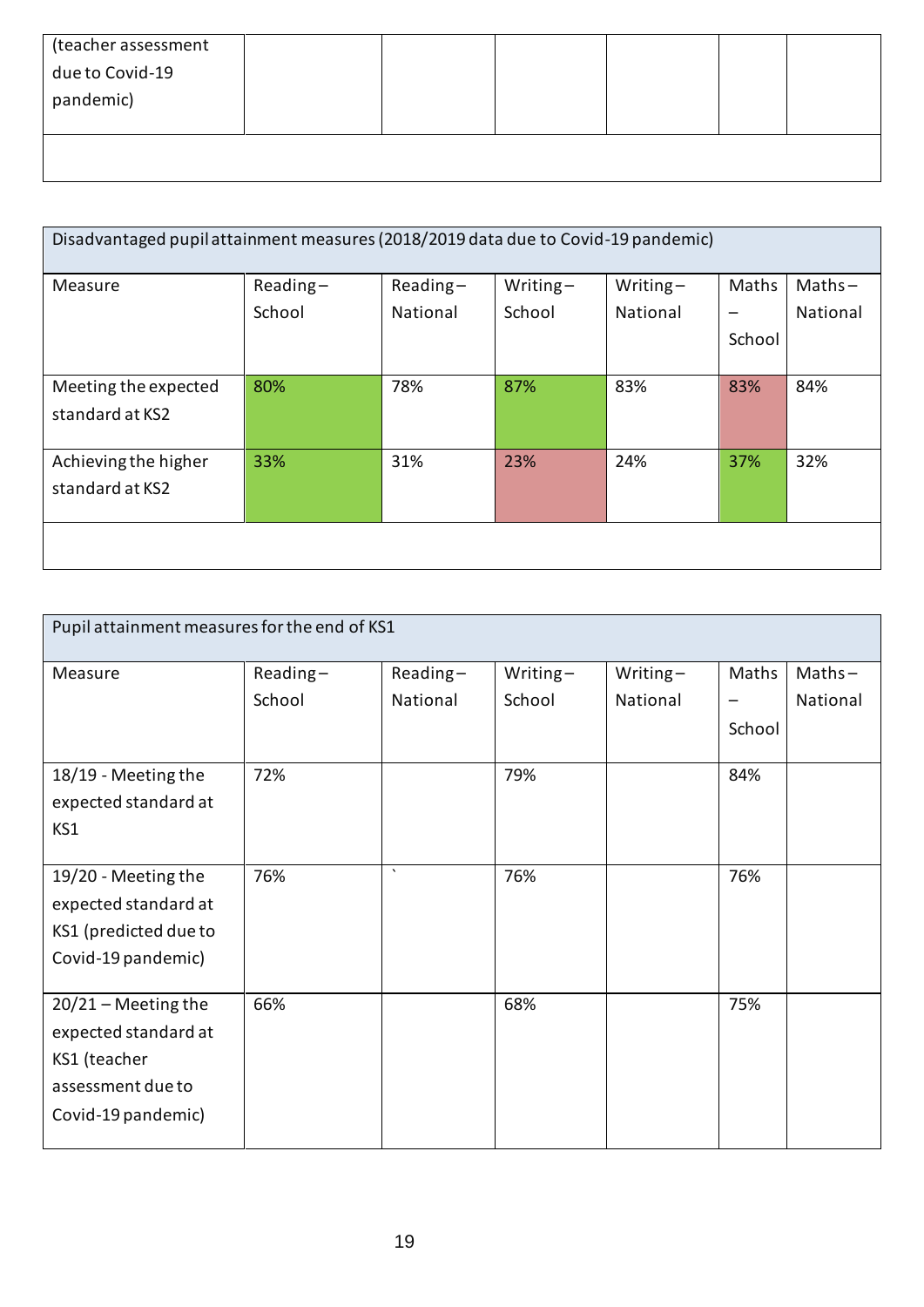| 18/19 - Achieving the    | 23% | 15% | 18% |  |
|--------------------------|-----|-----|-----|--|
| higher standard at KS1   |     |     |     |  |
|                          |     |     |     |  |
| 19/20 - Achieving the    | 28% | 17% | 21% |  |
| higher standard at KS1   |     |     |     |  |
| (predicted due to Covid- |     |     |     |  |
| 19 pandemic)             |     |     |     |  |
|                          |     |     |     |  |
| 20/21 - Achieving the    | 29% | 17% | 21% |  |
| higher standard at KS1   |     |     |     |  |
| (teacher assessment      |     |     |     |  |
| due to Covid-19          |     |     |     |  |
| pandemic)                |     |     |     |  |
|                          |     |     |     |  |

| % of children passing the PSC in Year 1 | School 18/19 - 67%          | National 18/19 - 84%         |
|-----------------------------------------|-----------------------------|------------------------------|
|                                         |                             |                              |
|                                         | School 19/20 (Predicted due | National 19/20 (No published |
|                                         | to COVID) - 75%             | data due to COVID)           |
|                                         |                             |                              |
|                                         | School 20/21 (Teacher       | National 20/21 (No published |
|                                         | assessment due to COVID)    | data due to COVID)           |
|                                         | 60%                         |                              |
|                                         |                             |                              |

| % of children passing the PSC in Year 2 | School 18/19                                 | No national data released |
|-----------------------------------------|----------------------------------------------|---------------------------|
|                                         | 90% pass for the children<br>retaking        |                           |
|                                         | School 19/20 - No data<br>required by the LA | No national data released |
|                                         | School 20/21 - 84%                           | No national data released |